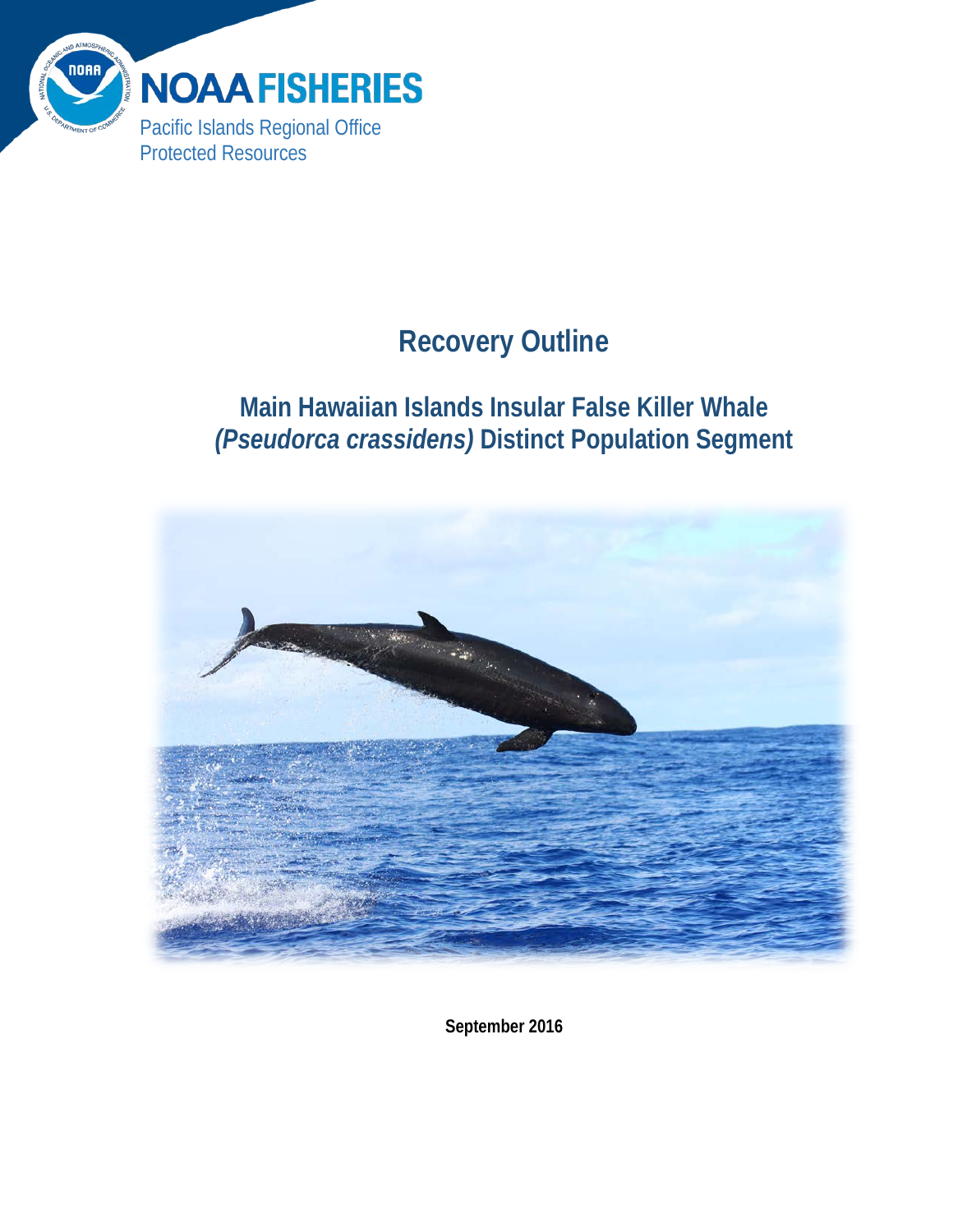# <span id="page-1-0"></span>**DISCLAIMER**

This annotated outline is meant to serve as an interim guidance document to direct recovery efforts, including recovery planning, for the Main Hawaiian Islands insular false killer whale (*Pseudorca crassidens*) distinct population segment (DPS), listed as endangered under the Endangered Species Act (ESA) (77 FR 70915; November 28, 2012), until a full recovery plan is developed and approved. A recovery outline is not subject to formal review and is not a regulatory document. This annotated outline is intended primarily for internal use by the National Marine Fisheries Service (NMFS) as a pre-planning document and the recommendations and statements found herein are non-binding and intended to guide actions. Nothing in this outline should be considered a requirement for any governmental agency or member of the public. Formal public participation will be invited upon the release of the draft Recovery Plan for this DPS (see Recovery Plan Preparation for more detail). However, any new information or comments that members of the public may wish to offer as a result of this annotated recovery outline will be taken into consideration during the recovery planning process. Interested parties may contact Krista Graham at 808-725-5152, or via email at [Krista.Graham@noaa.gov.](mailto:Krista.Graham@noaa.gov)

*Cover photo by NMFS Southwest Fisheries Science Center of a Main Hawaiian Islands insular false killer whale, under NOAA Fisheries Research permit #14097*.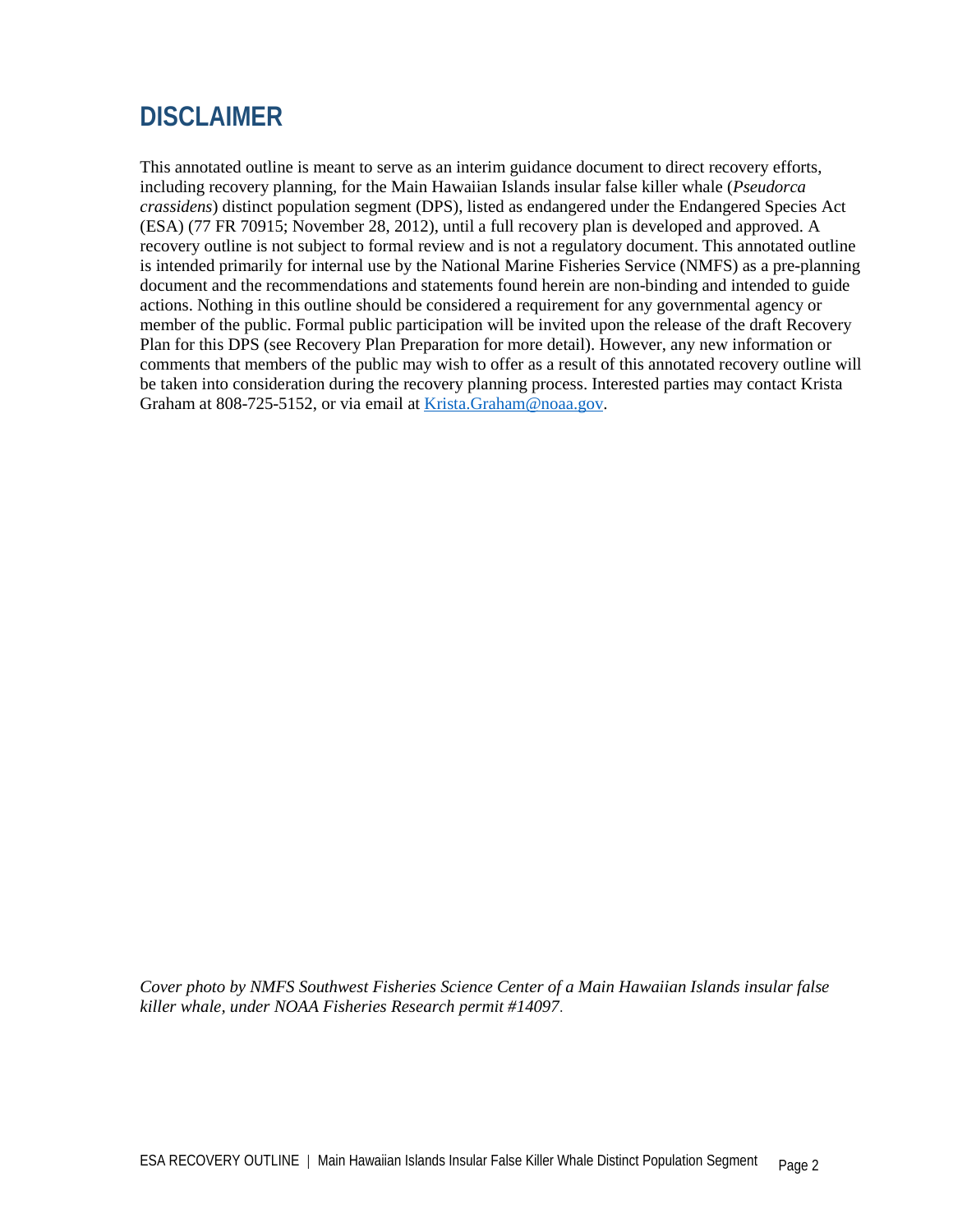# Contents

| L. |  |
|----|--|
|    |  |
|    |  |
|    |  |
|    |  |
|    |  |
|    |  |
|    |  |
|    |  |
|    |  |
|    |  |
|    |  |
|    |  |
|    |  |
|    |  |
|    |  |
|    |  |
|    |  |
|    |  |
|    |  |
|    |  |
|    |  |
|    |  |
|    |  |
|    |  |
|    |  |
|    |  |
|    |  |
|    |  |
|    |  |
|    |  |
|    |  |
|    |  |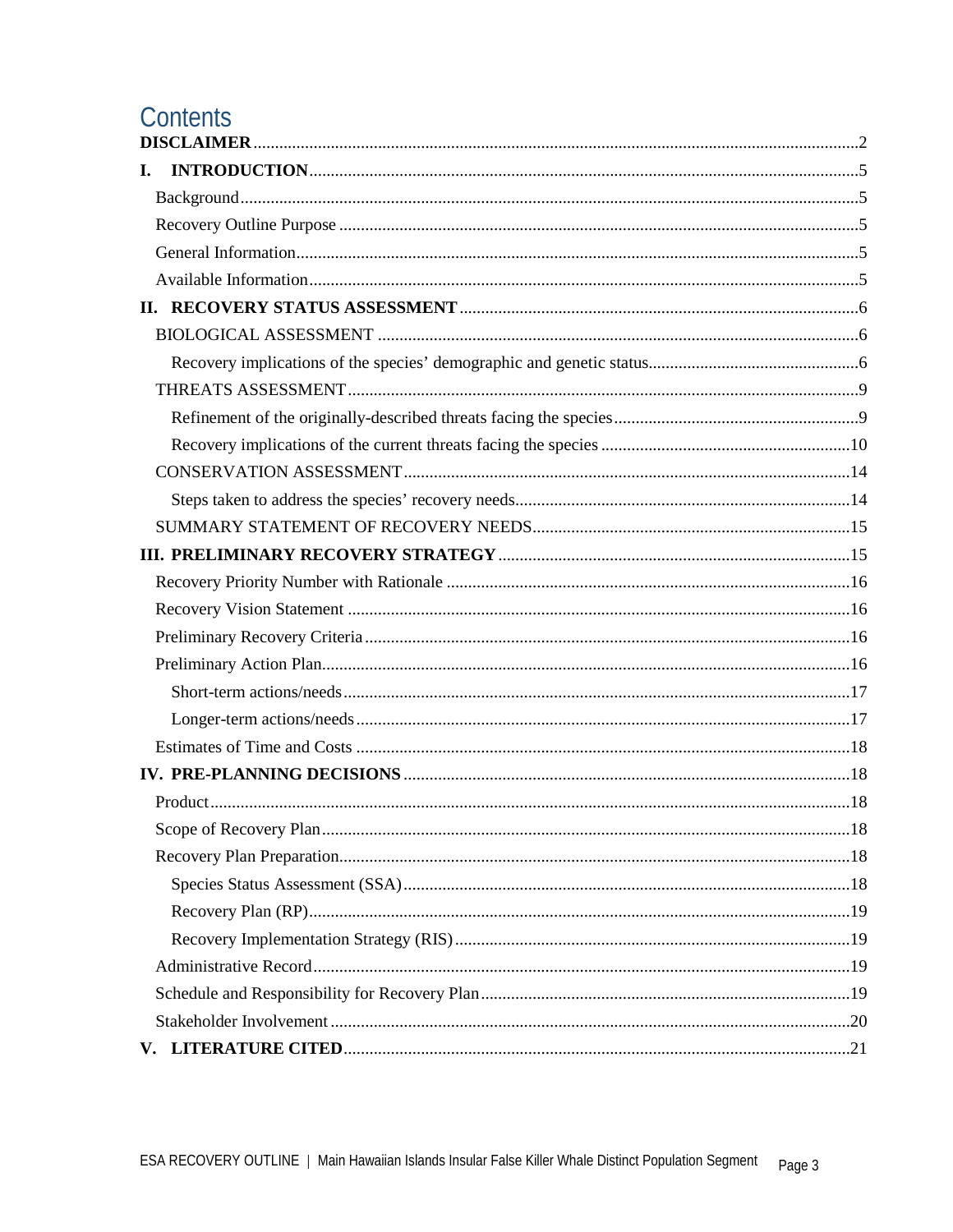#### **LIST OF ACRONYMS AND ABBREVIATIONS**

| <b>DLNR</b>   | Department of Land and Natural Resources        |
|---------------|-------------------------------------------------|
| <b>DPS</b>    | <b>Distinct Population Segment</b>              |
| <b>ESA</b>    | <b>Endangered Species Act</b>                   |
| <b>FKWTRT</b> | False Killer Whale Take Reduction Team          |
| <b>LLEZ</b>   | Longline Exclusion Zone                         |
| <b>MHI</b>    | Main Hawaiian Islands                           |
| <b>MMPA</b>   | <b>Marine Mammal Protection Act</b>             |
| <b>NGO</b>    | Non-governmental Organization                   |
| <b>NMFS</b>   | <b>National Marine Fisheries Service</b>        |
| <b>NOAA</b>   | National Oceanic and Atmospheric Administration |
| <b>NOI</b>    | Notice of Intent                                |
| <b>NWHI</b>   | Northwestern Hawaiian Islands                   |
| <b>PBR</b>    | Potential Biological Removal                    |
| <b>PIFSC</b>  | Pacific Islands Fisheries Science Center        |
| <b>PIRO</b>   | Pacific Islands Regional Office                 |
| <b>PMNM</b>   | Papahānaumokuākea Marine National Monument      |
| <b>RIS</b>    | <b>Recovery Implementation Strategy</b>         |
| <b>RP</b>     | <b>Recovery Plan</b>                            |
| <b>RPM</b>    | <b>Reasonable and Prudent Measures</b>          |
| SAR.          | <b>Stock Assessment Report</b>                  |
| SSA           | <b>Species Status Assessment</b>                |
| <b>TRP</b>    | <b>Take Reduction Plan</b>                      |
| US            | <b>United States</b>                            |
|               |                                                 |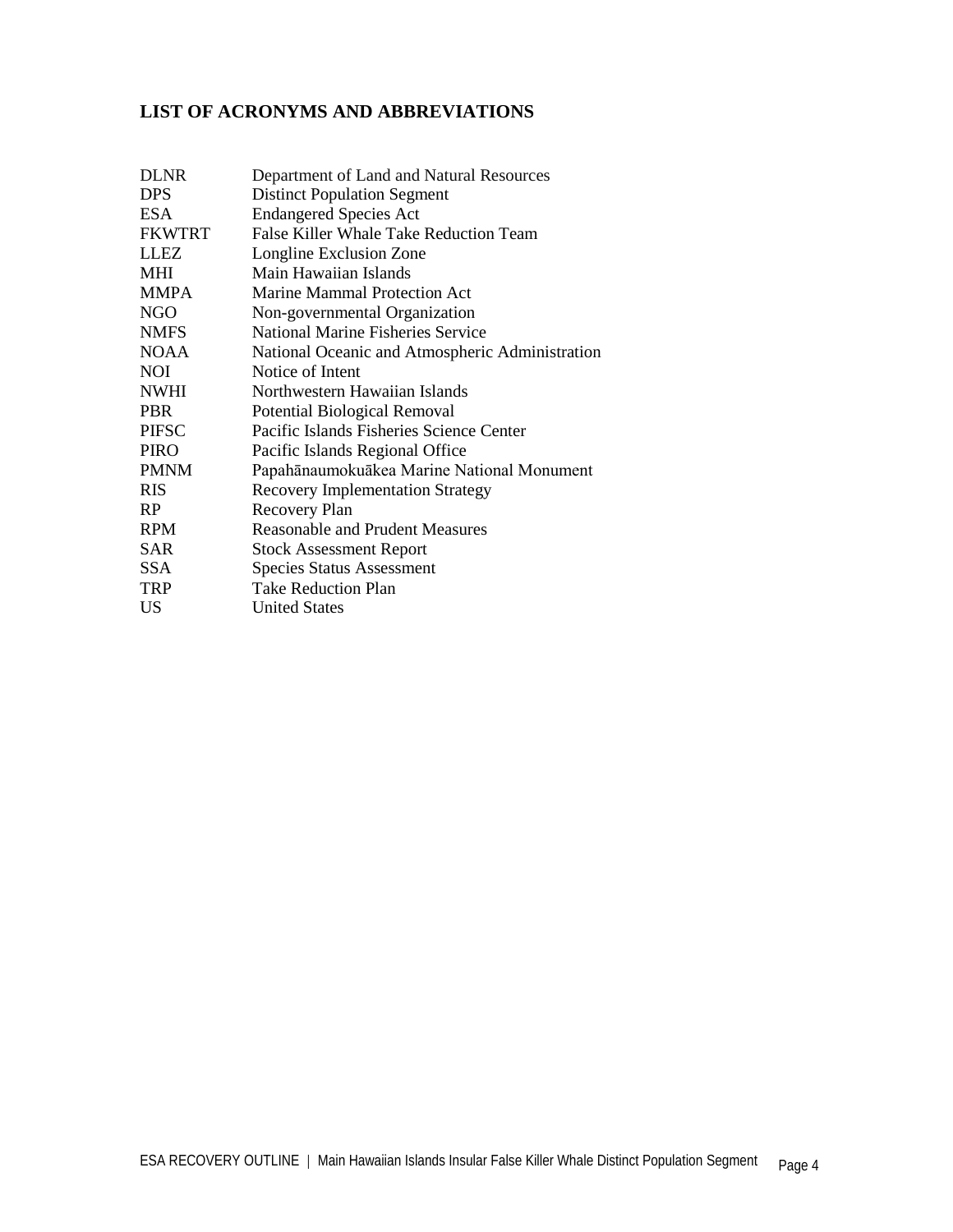# <span id="page-4-0"></span>**I. INTRODUCTION**

# <span id="page-4-1"></span>**Background**

In November 2012, we, the National Oceanic and Atmospheric Administration's (NOAA) National Marine Fisheries Service (NMFS) listed the Main Hawaiian Islands (MHI) insular false killer whale (*Pseudorca crassidens*) as an endangered distinct population segment (DPS) under the Endangered Species Act (ESA) (77 FR 70915; November 28, 2012). In 2013, the NMFS' Pacific Islands Regional Office (PIRO) published a Notice of Intent (NOI) to prepare a recovery plan for the MHI insular false killer whale and solicited relevant information (78 FR 60850; October 2, 2013). We received relevant species and habitat information from seven commenters.

## <span id="page-4-2"></span>Recovery Outline Purpose

The ESA mandates that NMFS develop and implement recovery plans for the conservation and survival of ESA-listed species under NMFS' jurisdiction. We developed this annotated recovery outline to guide recovery actions for the MHI insular false killer whale DPS in a systematic, cohesive way until a recovery plan is completed. To develop this recovery outline, we used information from the final listing rule (77 FR 70915; November 28, 2012), the status review of the species (Oleson et al. 2010), the addendum to the status review (Oleson et al. 2012), information received from publication of the NOI (78 FR 60850; October 2, 2013), and the final 2015 NMFS marine mammal stock assessment report (SAR) (Carretta et al. 2016).

### <span id="page-4-3"></span>General Information

Common Name: Main Hawaiian Islands insular false killer whale DPS

Scientific Name: *Pseudorca crassidens*

Listing Status: Endangered

Date Listed: November 28, 2012 (77 FR 70915)

Critical Habitat: No critical habitat designated at this time, but it is under development.

Contact Biologist: Krista Graham, NMFS, Pacific Islands Regional Office, Protected Resources Division, 1845 Wasp Blvd., Bldg. 176, Honolulu, HI 96818, [Krista.Graham@noaa.gov,](mailto:Krista.Graham@noaa.gov) 808-725- 5152.

## <span id="page-4-4"></span>Available Information

Available information on the life history and status of the MHI insular false killer whale is summarized and described in detail in the 2010 status review (Oleson et al. 2010), the 2012 addendum to the status review (Oleson et al. 2012), the final listing rule (77 FR 70915; November 28, 2012), and in the final 2015 SAR (Carretta et al. 2016). Information is also available on our [NOAA Fisheries false killer whale](https://www.fisheries.noaa.gov/species/false-killer-whale)  [web site.](https://www.fisheries.noaa.gov/species/false-killer-whale) Since the time of listing, research has provided new insight into the movements (including depth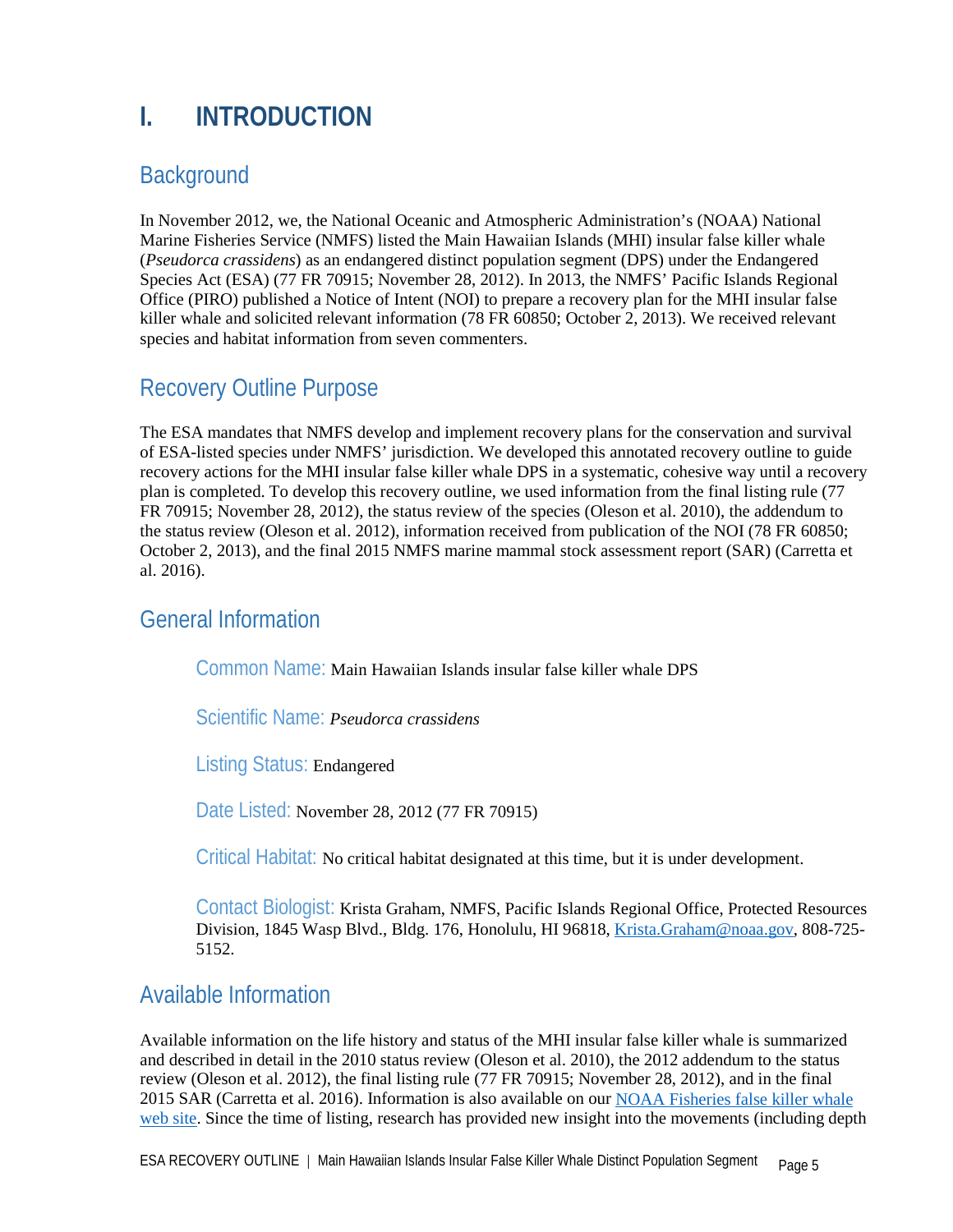distribution), habitat use, social structure, and genetics of the DPS. Despite the breadth of information on the species, there is considerable uncertainty surrounding many aspects of the MHI insular false killer whale's biology, abundance, trends in abundance, and threats.

# <span id="page-5-0"></span>**II. RECOVERY STATUS ASSESSMENT**

In order to establish a recovery plan for a species, the current status of the species must be understood. The recovery status indicates how the species is doing at present and how much the species' status must improve to reach a point at which it no longer warrants the protections of the ESA. Three components were considered when determining recovery status: (1) the biological requirements of the species, (2) the threats that negatively impact the species, and (3) the conservation efforts that positively impact the species.

# <span id="page-5-1"></span>BIOLOGICAL ASSESSMENT

### <span id="page-5-2"></span>Recovery implications of the species' demographic and genetic status

False killer whales are found worldwide in tropical and warm-temperate waters (Stacey et al. 1994). They are long-lived social odontocetes (toothed whales) with maximum reported age estimated at 63 years for females and 58 years for males (Kasuya 1986). They are top predators and forage cooperatively to feed primarily on fish and squid. Their preference for large pelagic fish, especially fish that is also preferred by commercial and recreational fishermen, has made them particularly susceptible to interactions with fisheries. False killer whales have been reported to take fish and bait (i.e., depredate) from commercial longline fisheries (False Killer Whale Take Reduction Team (FKWTRT) 2010), as well as commercial and recreational troll and handline fisheries (Shallenberger 1981, Nitta and Henderson 1993, Boggs et al., 2015). Depredation behaviors may make false killer whales more vulnerable to accidental hooking or entanglement in fishing gear, and there is growing evidence that interactions are occurring (see Baird and Gorgone 2005, Baird et al. 2014, Carretta et al. 2016). Finally, false killer whales are considered sentinel species in the marine environment for contaminants because of their high trophic position, long life spans, and blubber that accumulates lipophilic contaminants (Foltz et al. 2014).

In the Hawaiian Archipelago, three populations of false killer whales have been identified based on genetic, photo-identification, and satellite tracking movement data (Chivers et al. 2007, 2010; Baird et al. 2008, 2010, 2013; Martien et al. 2014). These three populations (or stocks, as they are identified under the Marine Mammal Protection Act (MMPA)) of false killer whales are the MHI insular population, the pelagic population, and the Northwestern Hawaiian Islands (NWHI) population. The MHI insular population is the only population of false killer whales officially designated a DPS and listed under the ESA. The confined range, genetic isolation, social complexities, and small and declining abundance of the MHI insular DPS all limit its recovery potential.

It is difficult to discuss the ecology of the MHI insular population of false killer whales without also discussing some aspects of the ecology of the pelagic and NWHI populations, primarily because all three populations have partially overlapping ranges and share some similar biological needs and threats. Satellite tracking data have revealed new information about the distribution and habitat use of these populations, particularly the insular population. Most recently, the range and boundaries of all three populations were refined following a reevaluation of significant and new information on the occurrence and movements of each population (see Figure 1); this is reviewed in detail in Bradford et al. (2015) and summarized in the final 2015 SAR (Carretta et al. 2016). For the MHI insular false killer whales, telemetry data shows less offshore movement on the windward sides of the islands (maximum distance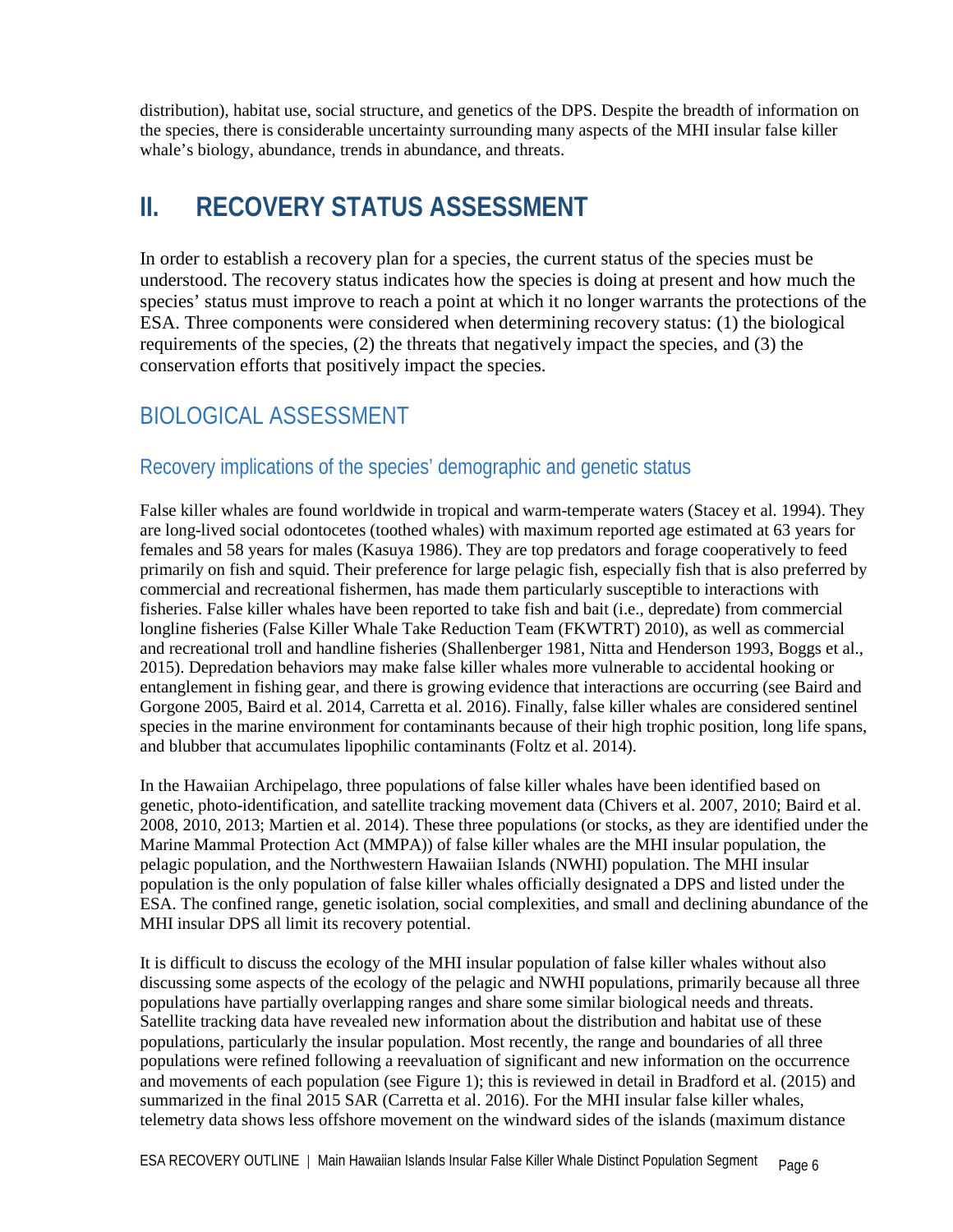from shore 51.4 km) than on the leeward sides of the islands (maximum distance from shore 115 km), making the previously described range of 140 km from the islands largely inaccurate on the windward sides of the islands (Bradford et al. 2015). Based on this new information, the MHI insular population range (stock boundary) is now defined using a minimum convex polygon of a 72 km radius (~39 nautical miles) extending around the Main Hawaiian Islands, with the offshore extent of the radii connected on the leeward sides of Hawaii Island and Niihau to encompass the offshore movements within that region (Bradford et al. 2015, Carretta et al. 2016) (see Figure 2). The MHI insular population overlaps with the pelagic population in waters from 11 km from shore out to the outer edges of their range (red line in Figures 1 and 2). Overlap with the NWHI population occurs in waters surrounding Niihau and Kauai (see Figures 1 and 2).



Figure 1: Revised false killer whale population boundaries and areas of population overlap. Revised MHI insular, pelagic, and NWHI population boundaries are shown in red, blue, and green, respectively. The black line represents the commercial longline fishing exclusion zone. The grey lines represent MHI insular-pelagic population overlap zones where commercial longline fishing occurs; grey hash lines represent the pelagic-NWHI population overlap where commercial longline fishing occurs. The Papahānaumokuākea Marine National Monument (PMNM) (closed to fishing) is shown in grey. (Source: NMFS unpublished 2016 (modified from Bradford et al. 2015))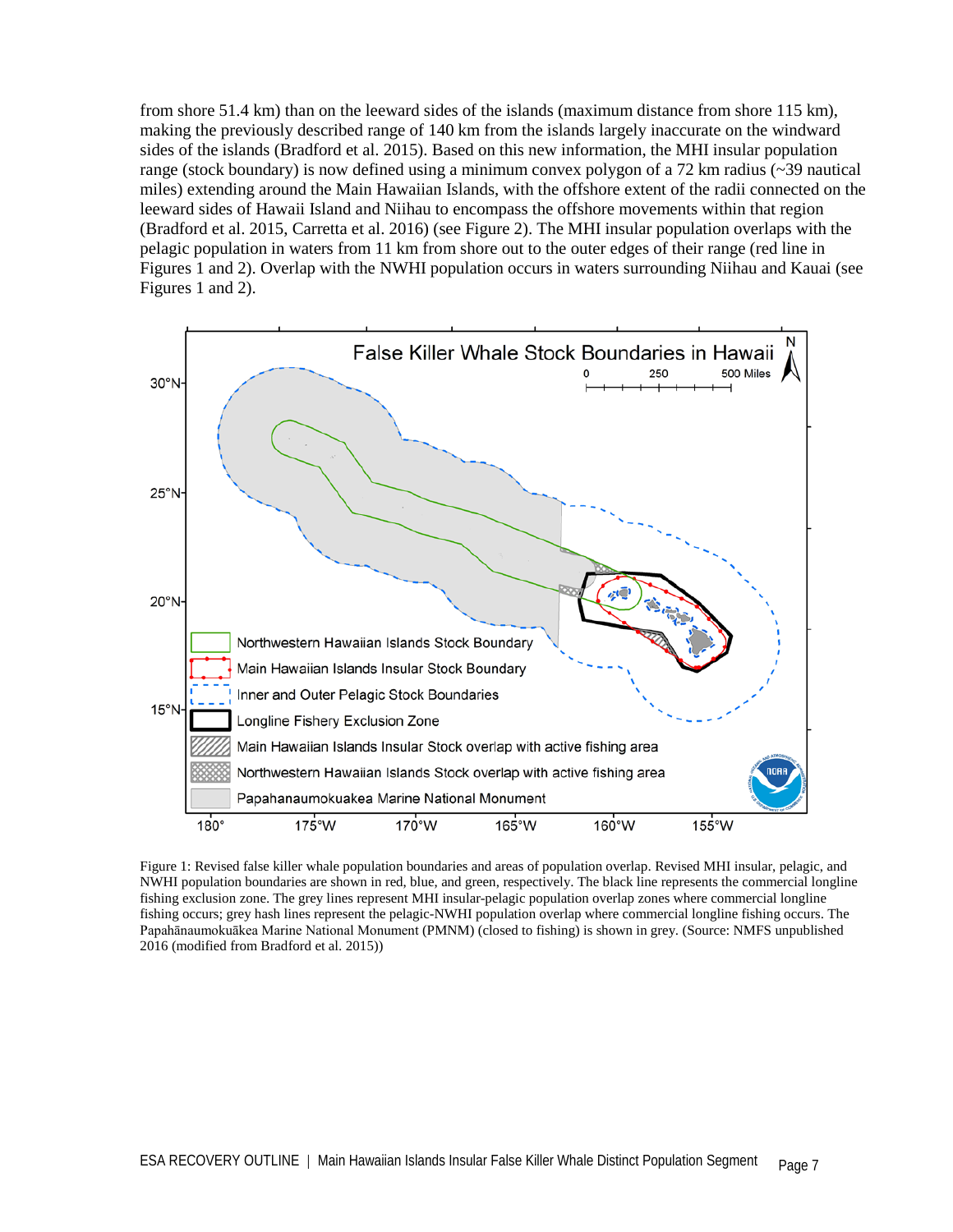

Figure 2: Close up of revised MHI insular false killer whale stock boundary. Revised MHI insular, pelagic, and NWHI stock boundaries are shown in red, blue (inner and partial outer boundaries), and green, respectively. The black line represents the commercial longline fishing exclusion zone. Grey lines represent MHI insular-pelagic stock overlap zone where commercial longline fishing occurs. (Source: NMFS unpublished 2016 (modified from Bradford et al. 2015))

Despite having partially overlapping ranges, genetic analyses indicate that gene flow among all three false killer whale populations is restricted (Chivers et al. 2010; Martien et al. 2011, 2014). Photographicidentification and social network analyses indicate that the MHI insular population consists of a tight social network that is socially unconnected with pelagic and NWHI false killer whales (Baird et al. 2010, 2012). Furthermore, within the MHI insular social network, it is suggested that there exist three separate social clusters (Martien et al. 2011, Baird et al. 2012), and mating occurs primarily, though not exclusively, within clusters (Martien et al. 2011). This may further constrict the already limited gene flow within the insular population.

The estimated total abundance of the MHI insular population is 151 individuals (CV=0.20) (Oleson et al. 2010, Carretta et al. 2016). However, it should be noted that this estimate may be positively-biased, because missed photo-identification matches were discovered after the analyses were complete (discussed in Oleson et al. 2010). The minimum population estimate (the number of distinctive individuals identified during 2011 to 2014 photo-identification studies) for the MHI insular population of false killer whales is 92 individuals (Baird et al. 2015).

As for current population trend, the MHI insular population appears to have declined during the past two decades at an average rate of 9% per year (95% probability intervals = 5% to 12.5%) (Baird 2009, Reeves et al. 2009, Oleson et al. 2010). Although historical population size is unknown, a plausible historical abundance of 769 insular animals was estimated and discussed in detail, with known caveats, in the 2010 status review (Oleson et al. 2010).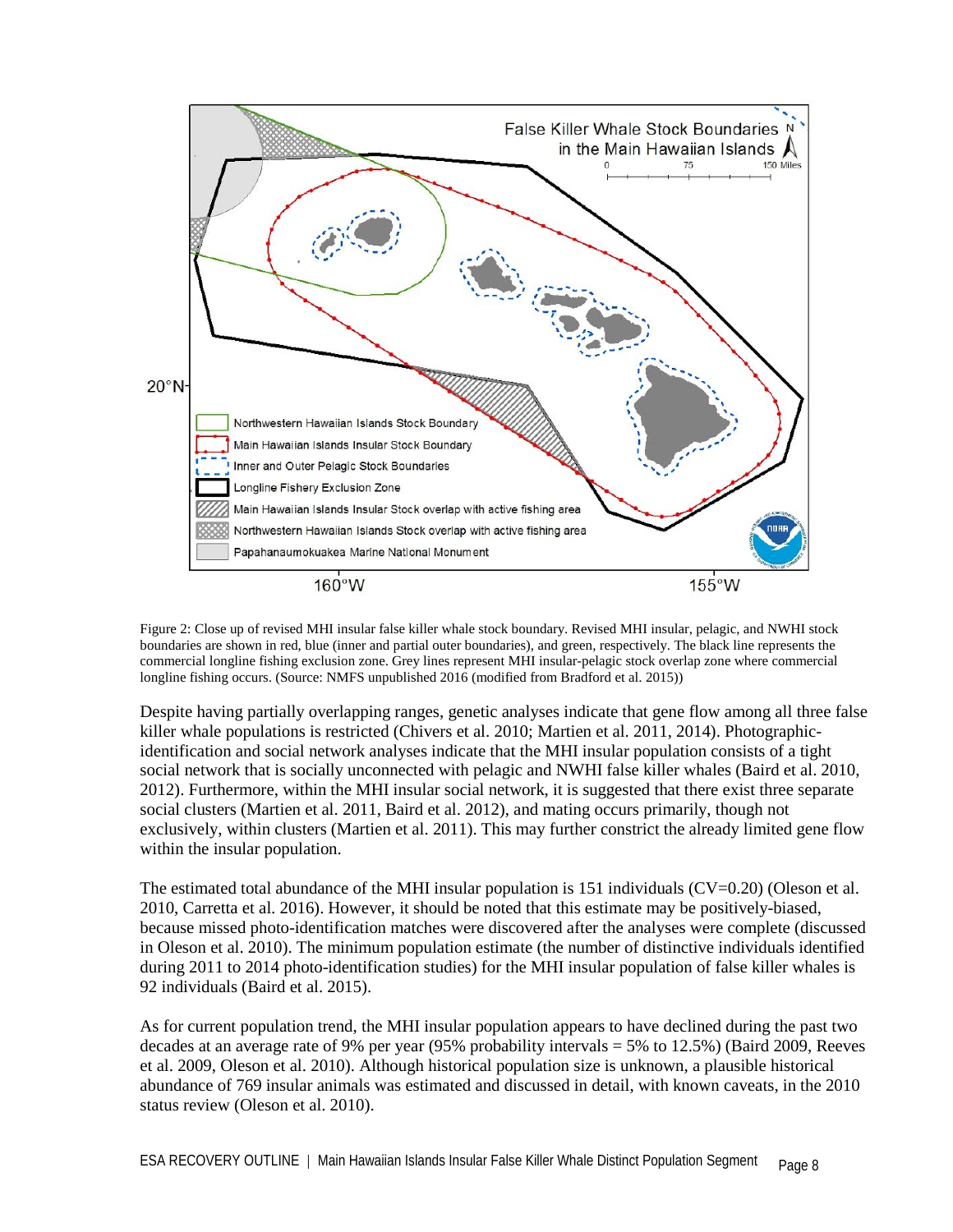A comparison between the three false killer whale population sizes is not straightforward because the ranges of the pelagic and NWHI populations are different than that of the MHI insular population, and because of the complexity in deriving the numbers. Nonetheless, for context with regard to the size of the MHI insular population, the estimated total pelagic population is  $1,540$  individuals (CV=0.66) (Bradford et al. 2014, 2015) with a minimum population size of 928 individuals (Carretta et al. 2016), and an unknown current population trend. The estimated abundance of the NWHI population is 617 individuals  $(CV=1.11)$  (Bradford et al. 2014, 2015), with a minimum population estimate of 290 individuals (Carretta) et al. 2016), and an unknown current population trend.

Similar to many imperiled species, the MHI insular false killer whale DPS faces many obstacles that may slow or even impede recovery. According to the 2010 status review (Oleson et al. 2010), there is an estimated effective population size (number of adults contributing offspring to the next generation) of approximately 46 insular adults. Because MHI insulars do not breed with the pelagic or NWHI populations, and breed primarily (though not exclusively) within their social cluster (Martien et al. 2011), the potential for inbreeding depression and loss of social integrity is troubling. Considering these aspects of the MHI insular population – confined range, genetic isolation, social complexities, and limited and declining abundance – the recovery potential of the MHI insular false killer whale is concerning.

# <span id="page-8-0"></span>THREATS ASSESSMENT

### <span id="page-8-1"></span>Refinement of the originally-described threats facing the species

In the MHI insular false killer whale final listing rule (77 FR 70915; November 28, 2012), a total of 29 threats were identified under the five ESA section  $4(a)(1)$  listing factors. Each threat was also attributed to a key limiting factor (i.e., the most significant natural and anthropogenic factors that are currently impeding the ability of the population to recover) as having either a historical, current, or future impact on the MHI insular DPS. Each of these 29 threats were discussed in greater detail in the status review (Oleson et al. 2010) and final listing rule (77 FR 70915; November 28, 2012). In the final listing rule, 16 threats were deemed medium or high threats to the MHI insular false killer whales. (In actuality, 15 threats were identified, with one threat – short-and long-term climate change – subdivided into two threats.

In this recovery outline, there are a total of 27 current and/or future threats now instead of 29 (see Table 1). This is because we removed two threats as they related to Factor D: The inadequacy of existing regulatory mechanisms. For the threat of "lack of reporting/observing of nearshore fisheries interactions," we determined that this is not a threat per se, but rather is a barrier to understanding the threat of interactions with nearshore fisheries. For the threat of "longline fishing prohibited area," we determined that it, too, is not actually a threat itself; the actual threat is interactions with commercial longline fisheries, and this threat is already listed/considered. Thus, there are now 27 current and/or future threats to the species instead of the original 29 threats.

We have also clarified the way the threats and their key limiting factors have been described under a number of the section  $4(a)(1)$  listing factors. For example, the key limiting factor of "hooking, entanglement, or intentional harm" was originally under Factor E: Other natural and manmade factors. However, we determined that this key limiting factor is more appropriately associated with Factor D: Inadequacy of existing regulatory mechanisms. We then teased apart this key limiting factor into "incidental (or unintentional) take" and "directed take." Under "incidental take," we more appropriately refined the individual threats as "incidental take in commercial longline fisheries (i.e., deep-set and shallow-set)," "incidental take in commercial and recreational non-longline fisheries (i.e., troll, handline, shortline, kaka line)," and "interactions with aquaculture facilities." The threat for the key limiting factor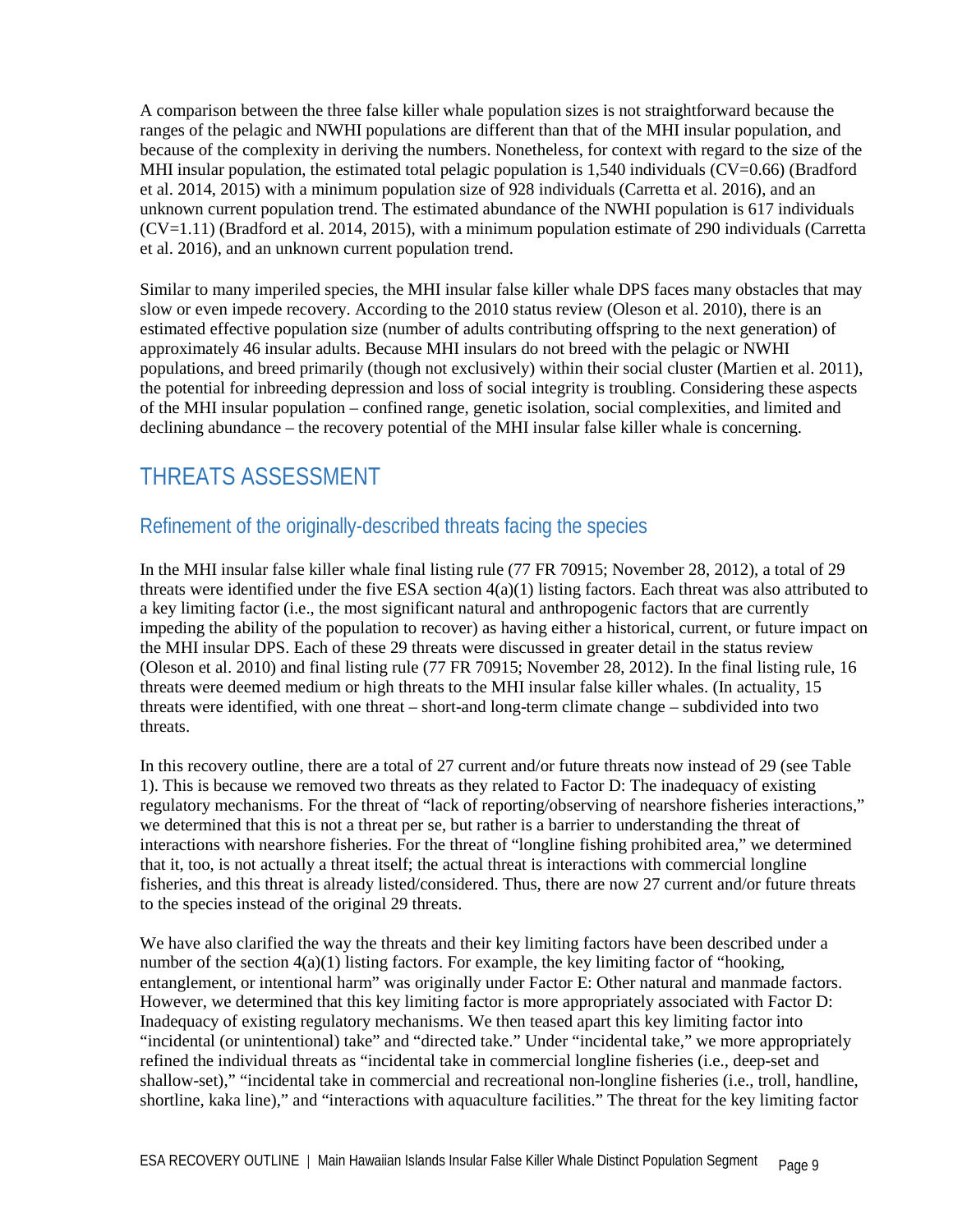of "directed take" is also now refined as "intentional harm (e.g., shooting, poisoning, and explosives) from commercial and recreational fisheries."

We have also refined the threat of "short and long-term climate change" and associated it with Factor A: The present or threatened destruction, modification, or curtailment of its habitat or range, and with Factor C: Disease or predation (instead of Factor C and Factor E: Other natural or manmade factors affecting its continued existence). More specifically and as mentioned above, this threat was originally split in two in the final listing rule – in Factor C as it pertains to an increase in disease vectors, and in Factor E as it relates to changes in sea level, ocean temperature, ocean pH, and expansion of low-productivity areas. While we are keeping the threat of short- and long-term climate change with Factor C and the key limiting factor of "disease," we have decided to more appropriately associate the secondary threat of short- and long-term climate change with Factor A (and the key limiting factor of "reduced food quality and quantity"), since changes in sea level, ocean temperature, ocean pH, and expansion of lowproductivity areas will affect the quality and quantity of prey for insular false killer whales.

#### <span id="page-9-0"></span>Recovery implications of the current threats facing the species

As of 2016, a total of 27 current and/or future threats are identified as impeding the recovery of MHI insular false killer whales. Twelve threats are now deemed "medium" or "high" threats to the MHI insular false killer whale. See Table 1 for identification of these threats. The most significant threats to the MHI insular DPS relate to section 4(a)(1) Factor D: Inadequacy of existing regulatory mechanisms, and Factor E: Other natural or manmade factors. For Factor D, the key limiting factor that is currently impeding the ability of the insular DPS to recover is "incidental take (hooking or entanglement in fisheries)," with the most significant threat being incidental take in commercial and recreational non-longline fisheries (i.e., troll, handline, shortline, and kaka line). For Factor E, the most significant key limiting factor is "small population size." The three threats that relate to this key limiting factor (reduced genetic diversity, inbreeding depression, and other Allee effects) are individually rated a medium threat level; however, it is the synergy of these three threats that are currently and significantly impeding the ability of the insular DPS to recover (see Table 1). These high threats are briefly discussed below.

Other "medium" threats, such as environmental contaminants, competition with fisheries for food (i.e., reduced prey size and biomass), effects from climate change (i.e., changes in ocean temperatures and pH, expansion of low productivity areas affecting prey and competitor species, and increase in disease vectors), intentional harm (e.g., shooting, poisoning, explosives) from commercial and recreational fisheries, and sonars and seismic exploration (including military, oceanographic, and fishing sonars) may also play a role. Medium threats, due to the number of them, are listed in Table 1 but are not discussed in this recovery outline. Low, medium, and high threats will all be discussed in detail in the Species Status Assessment (see Recovery Plan Preparation for more detail).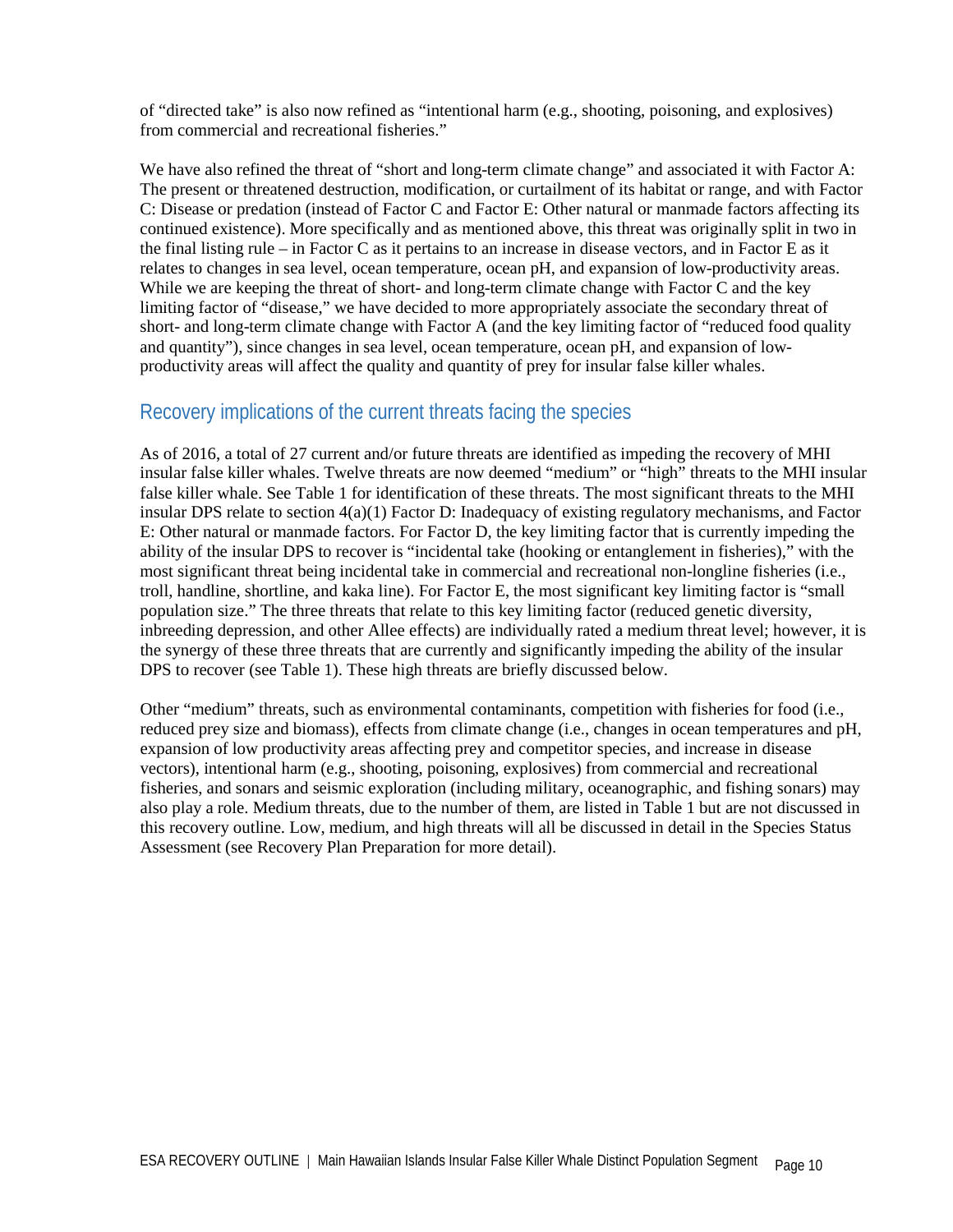| <b>Current and/or Future Threats to MHI Insular False Killer Whales</b>                        |                                                                                  |                                                                                                                                 |                                                               |                                           |                                                                                |  |
|------------------------------------------------------------------------------------------------|----------------------------------------------------------------------------------|---------------------------------------------------------------------------------------------------------------------------------|---------------------------------------------------------------|-------------------------------------------|--------------------------------------------------------------------------------|--|
| <b>ESA Factor for</b><br><b>Decline</b>                                                        | <b>Key Limiting</b><br><b>Factor</b>                                             | Threat                                                                                                                          | <b>Key Ecological</b><br><b>Attributes</b><br><b>Affected</b> | Overall<br><b>Threat</b><br>Level         | <b>Overall</b><br><b>Ranking of</b><br><b>Key</b><br>Limiting<br><b>Factor</b> |  |
| (A) Present or<br>threatened destruction,<br>modification, or                                  | Reduced food<br>quality and quantity                                             | Reduced total prey biomass                                                                                                      | Mortality, Foraging<br>success                                | <b>Medium</b>                             | Medium                                                                         |  |
|                                                                                                |                                                                                  | Reduced prey size                                                                                                               | Mortality, Foraging<br>success                                | <b>Medium</b>                             |                                                                                |  |
|                                                                                                |                                                                                  | Competition with commercial<br>deep-set and shallow-set<br>longline fisheries                                                   | Mortality, Foraging<br>success                                | Medium                                    |                                                                                |  |
|                                                                                                |                                                                                  | Competition with commercial<br>non-longline fisheries (i.e.,<br>troll, handline, shortline, and<br>kaka line)                   | Mortality, Foraging<br>success                                | <b>Medium</b>                             |                                                                                |  |
| curtailment of its habitat<br>or range                                                         |                                                                                  | Competition with recreational<br>fisheries                                                                                      | Mortality, Foraging<br>success                                | Low                                       |                                                                                |  |
|                                                                                                |                                                                                  | Ocean warming increasing<br>low-productivity zones                                                                              | Mortality, Foraging<br>success                                | Low                                       |                                                                                |  |
|                                                                                                |                                                                                  | Ocean acidification                                                                                                             | Mortality, Foraging<br>success                                | Low-<br>Medium                            |                                                                                |  |
|                                                                                                |                                                                                  | Natural and anthropogenic<br>contaminants                                                                                       | Mortality,<br>Reproductive<br>potential                       | Low                                       |                                                                                |  |
| (B) Overutilization for<br>commercial,<br>recreational, scientific,<br>or educational purposes | Low density                                                                      | Live capture                                                                                                                    | Reproductive<br>potential                                     | None<br>(primarily<br>historic<br>threat) | No current<br>threat                                                           |  |
| (C) Disease or predation                                                                       | <b>Disease</b>                                                                   | Harmful algal blooms                                                                                                            | Mortality,<br>Reproductive<br>potential                       | Low                                       | Medium                                                                         |  |
|                                                                                                |                                                                                  | <b>Environmental contaminants</b>                                                                                               | Mortality,<br>Reproductive<br>potential                       | Medium                                    |                                                                                |  |
|                                                                                                |                                                                                  | Short and long-term climate<br>change (increase in disease<br>vectors)                                                          | Mortality,<br>Reproductive<br>potential                       | <b>Medium</b>                             |                                                                                |  |
|                                                                                                |                                                                                  | Parasitism                                                                                                                      | Mortality,<br>Reproductive<br>potential, Foraging<br>success  | Low                                       |                                                                                |  |
|                                                                                                | Predation                                                                        | Killer whales                                                                                                                   | Mortality                                                     | Low                                       | Low                                                                            |  |
|                                                                                                |                                                                                  | Sharks (i.e., cookie-cutters)                                                                                                   | Mortality                                                     | Low                                       |                                                                                |  |
|                                                                                                | Competition                                                                      | Marlin, sharks, etc.                                                                                                            | Foraging success,<br>Behavior                                 | Low                                       | Low                                                                            |  |
| (D) Inadequacy of<br>existing regulatory<br>mechanisms                                         | Incidental take<br>(hooking or<br>entanglement in<br>fisheries)<br>Directed take | Incidental take in commercial<br>longline fisheries (i.e., deep-<br>set and shallow-set)                                        | Mortality, Behavior                                           | Low                                       | High                                                                           |  |
|                                                                                                |                                                                                  | Incidental take in commercial<br>and recreational non-longline<br>fisheries (i.e., troll, handline,<br>shortline and kaka line) | Mortality, Behavior                                           | High                                      |                                                                                |  |
|                                                                                                |                                                                                  | Interactions with aquaculture<br>facilities                                                                                     | Mortality, Behavior                                           | Low                                       |                                                                                |  |
|                                                                                                |                                                                                  | Intentional harm (e.g.,<br>shooting, poisoning,<br>explosives) from commercial<br>and recreational fisheries                    | Mortality, Behavior                                           | Medium                                    |                                                                                |  |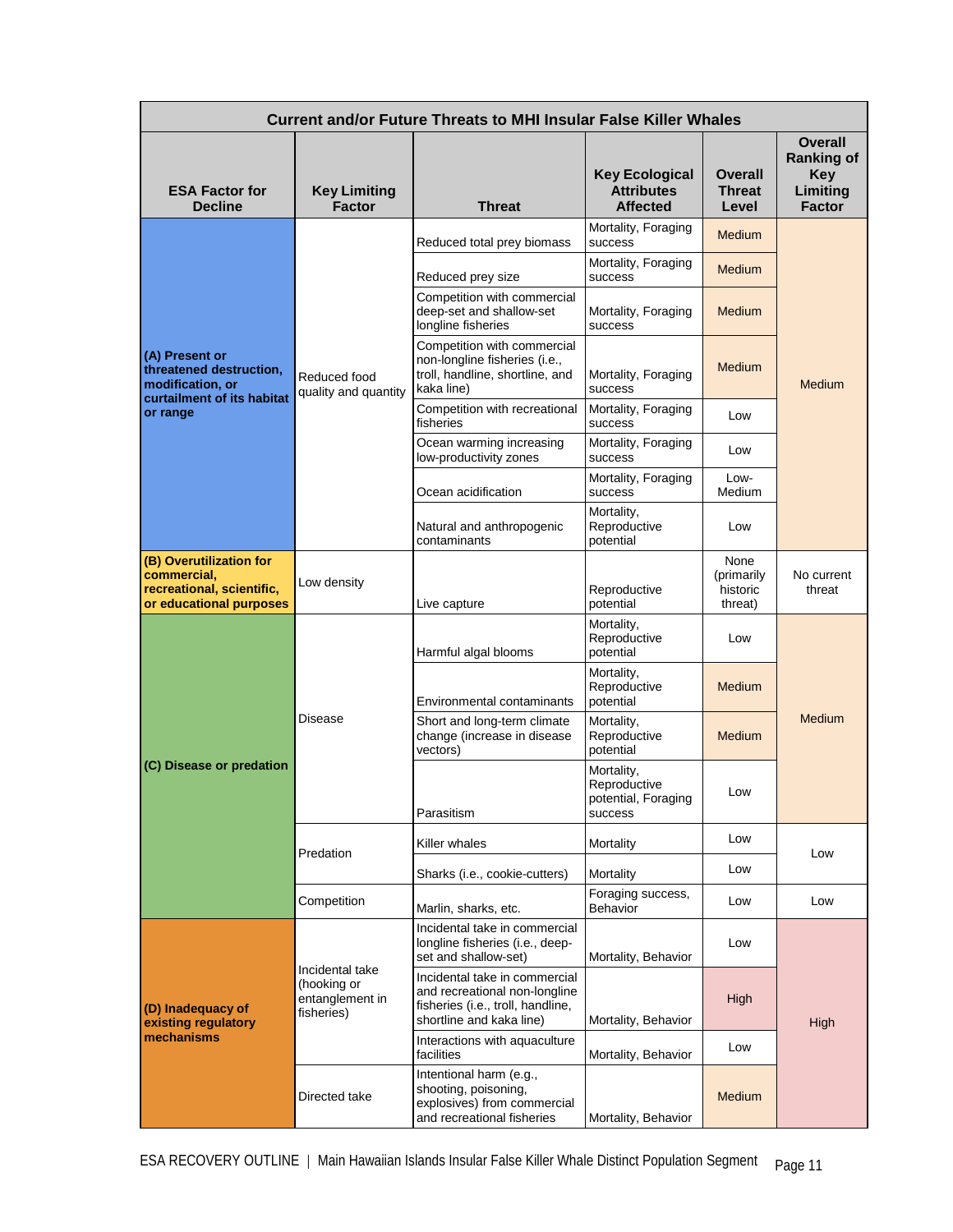| (E) Other natural or<br>manmade factors affects<br>its continued existence | Environmental<br>pollutants/toxins | Oil spills                                                                                      | Mortality,<br>Reproductive<br>potential, Foraging<br>success, Behavior | Low           | Low           |
|----------------------------------------------------------------------------|------------------------------------|-------------------------------------------------------------------------------------------------|------------------------------------------------------------------------|---------------|---------------|
|                                                                            |                                    | Plastic ingestion                                                                               | Mortality, Foraging<br>success                                         | Low           |               |
|                                                                            | Small population<br>size           | Reduced genetic diversity                                                                       | Reproductive<br>potential                                              | <b>Medium</b> | High          |
|                                                                            |                                    | Inbreeding depression                                                                           | Reproductive<br>potential                                              | <b>Medium</b> |               |
|                                                                            |                                    | Other Allee effects                                                                             | Reproductive<br>potential, Mortality                                   | <b>Medium</b> |               |
|                                                                            | Other                              | Sonars and seismic<br>exploration (including military,<br>oceanographic, and fishing<br>sonars) | Mortality,<br>Reproductive<br>potential, Behavior,<br>Foraging success | <b>Medium</b> | <b>Medium</b> |
|                                                                            |                                    | Vessel strikes                                                                                  | Mortality                                                              | Low           | Low           |
|                                                                            |                                    | Whale/dolphin watching                                                                          | Behavior,<br>Reproductive<br>potential                                 | Low           | Low           |

Table 1: Threats identified as low, medium (colored peach), and high (colored pink) that are identified to contribute to the current and/or future status of MHI insular false killer whales. (Modified slightly from MHI insular false killer whale final listing rule (77 FR 70915; November 28, 2012) and the 2010 status review (Oleson et al. 2010))

#### Incidental take (hooking or entanglement): commercial and recreational non-longline fisheries

"Take" is defined as to harass, harm, pursue, hunt, shoot, wound, kill, trap, capture, collect, or attempt to engage in any such conduct. "Incidental take" is defined as take that is incidental to an action, and not the purpose of an action.

In the final listing rule, the "lack of reporting/observing of nearshore fisheries interactions" was originally rated as a medium threat. (As a reminder, we have deleted this threat as is not a threat per se, but is a barrier to understanding incidental fisheries interactions. However, here we discuss the threat of incidental take in non-longline fisheries and the fact that these fisheries are unobserved/unmonitored.) This medium level was based only on the scale and distribution of the troll and handline fisheries, since anecdotal reports of depredation specific to false killer whales were known only for the troll fishery at the time. However, there is growing evidence that false killer whale interactions (i.e., depredations) with unidentified hook-and-line fisheries are occurring. This is based on information such as scarring and dorsal fin disfigurements (Baird and Gorgone 2005, Baird et al. 2014). For example, a recent analysis of insular false killer whales revealed that 22% of the population has mouth-line injuries consistent with fisheries interactions, with interaction rates likely negatively biased due to only 58% of individuals with ≥50% of mouthline visible (Beach et al. unpublished data). There are also self-reports of false killer whale depredation in commercial troll and handline fisheries (Boggs et al. 2015), and a video of a depredation event while trolling from a jet ski (Jouppi 2015). Additionally, in October 2013, examination of a stranded MHI insular false killer whale's stomach revealed five fishing hooks and fishing line that likely came from a non-longline fishery because many of the hooks were not consistent with commercial longline fishery specifications (NMFS PIR Marine Mammal Response Network, West et al. submitted). Although the fishing gear is not believed to have caused the death of the whale, the finding confirms that MHI insular false killer whales are interacting with hook-and-line fisheries in the Main Hawaiian Islands.

In addition to the growing evidence of incidental interactions between false killer whales and nearshore fisheries, a recent report evaluating false killer whale dorsal fin injuries suggested that the rate of these incidental interactions from various forms of hook-and-line gear may vary by population, social cluster, and gender (Baird et al. 2014). These researchers suggest that the MHI insular population shows the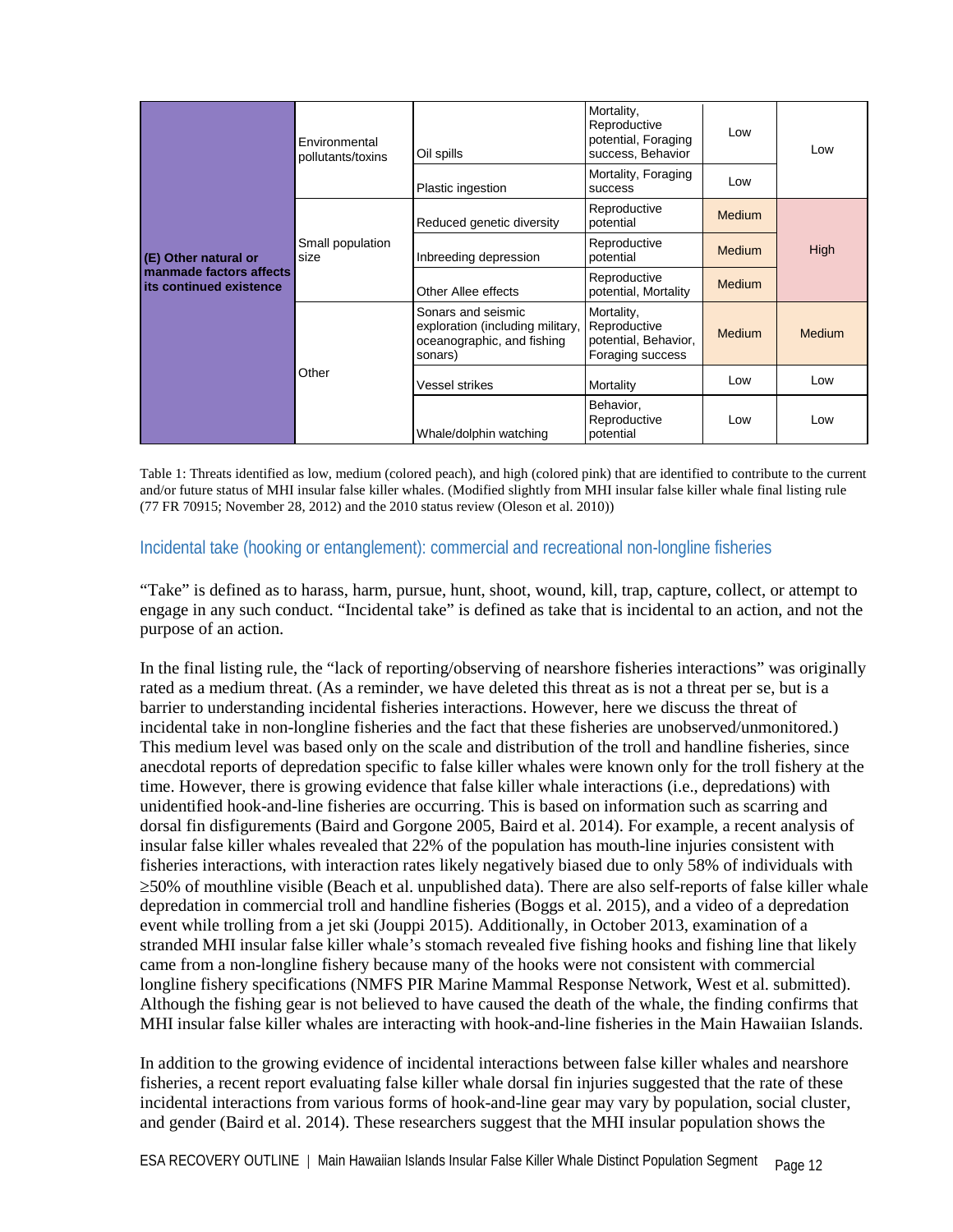highest rate of dorsal fin disfigurements, two of the three social clusters from the insular population show a higher proportion of fishing line injuries, and, when gender was known, interactions were with females.

It is unknown whether animals get hooked or entangled in commercial or recreational non-longline fishery gear (as they do in commercial longline gear) because interactions with marine mammals from these fisheries are not reported to NMFS. Under the MMPA's Marine Mammal Authorization Program, commercial fisheries that are categorized under the Federal List of a Fisheries – an annual list that classifies commercial fisheries into categories according to the level of interactions that result in incidental mortality and injury – are authorized to lawfully incidentally take a marine mammal, though these interactions must be reported. However, non-categorized fisheries (such as these nearshore fisheries) are not required to report incidental interactions. Addressing this will require obtaining information on which specific fisheries are involved, detailed characterizations of these fisheries (e.g., fishing method, gear configurations, and other factors that might inform an understanding of their risk to false killer whales and development of mitigation measures), the rate of interactions, and the severity of any resulting injuries. Getting this information may be possible via an anonymous reporting system, or placing observers or video monitoring surveillance cameras aboard non-longline fishing vessels, and are recovery actions to consider.

#### Small population size: reduced genetic diversity, inbreeding depression, and other allee effects

As previously mentioned, the key limiting factor of small population size and the corresponding threats of reduced genetic diversity, inbreeding depression, and other Allee effects present a recovery challenge for the insular DPS. Individually these three threats were rated a medium threat level; however, these threats act synergistically with one another and therefore they are collectively rated a high overall threat (see Table 1). The MHI insular DPS has an estimated abundance of approximately 151 individuals, though this may be positively-biased as discussed above, and the current estimated number of breeding adults  $(\leq 50)$  is approaching levels at which population growth can be negatively affected. Moreover, reduced social factors (such as efficiency in group foraging and potential loss of knowledge needed to deal with unusual environmental events) and increased vulnerability to other threats, such as environmental contaminants and climate change, may further compromise the ability of the insular DPS to recover to healthy levels (Oleson et al. 2010). Unfortunately, there is likely no direct way to address these threats. Other medium to high threats need to be reduced or ameliorated before the MHI insular population can recover to a healthier population size.

#### Summary of threats

As of 2016, 27 current and/or future threats to MHI insular false killer whales have been identified, including 12 that are considered to be either medium or high in level, with the most significant threats and their corresponding key limiting factor related to incidental take (hooking or entanglement in fisheries) and small population size, as discussed above. The threats from small population size (i.e., reduced genetic diversity, inbreeding depression, and other Allee effects) are extremely difficult to address through directed recovery actions. Incidental take from interactions with commercial and recreational non-longline fisheries may be more likely to be reduced and possibly eliminated over time through direct and indirect research and recovery actions. All threats (see Table 1) will be discussed in the Species Status Assessment.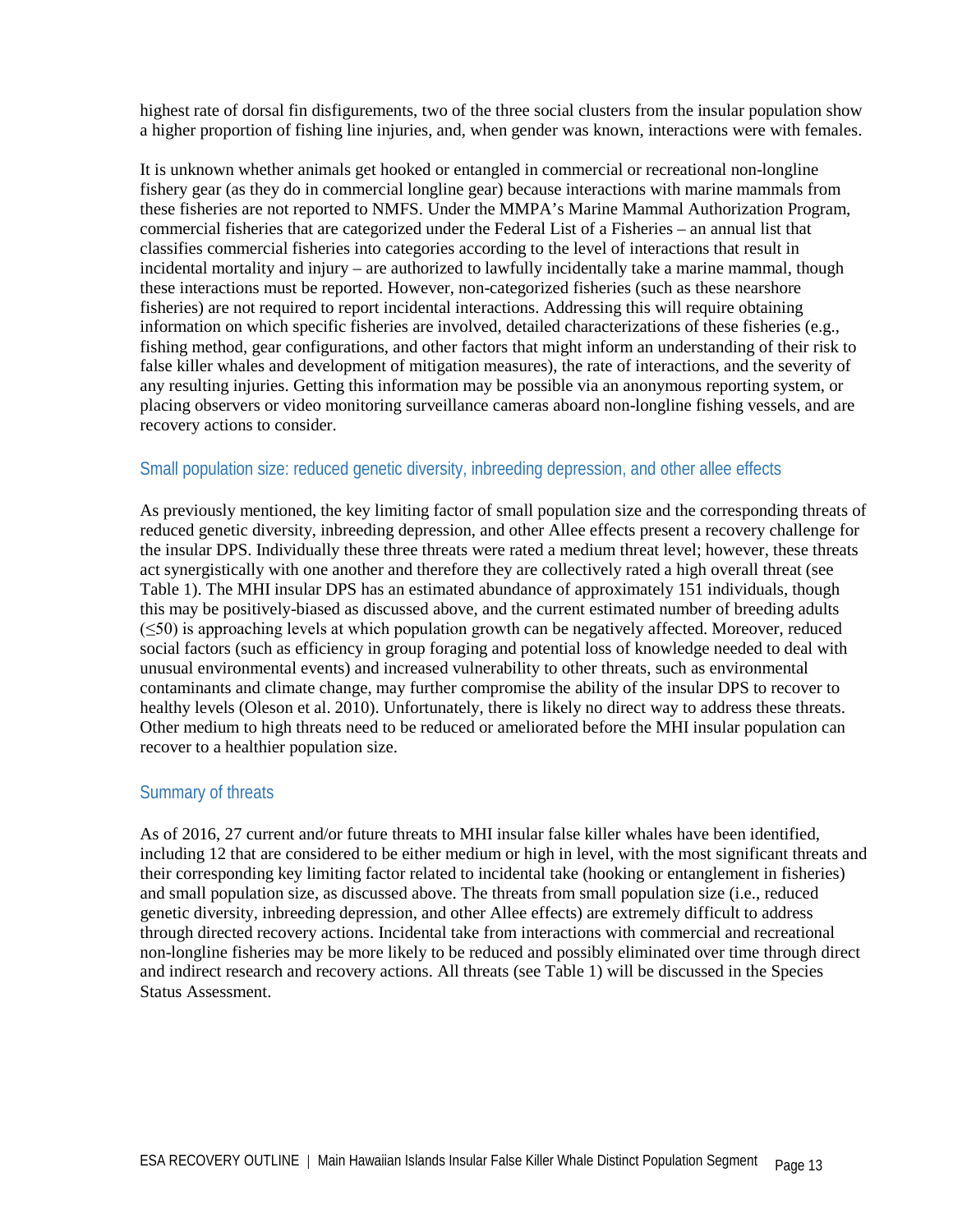# <span id="page-13-0"></span>CONSERVATION ASSESSMENT

### <span id="page-13-1"></span>Steps taken to address the species' recovery needs

Current conservation efforts in place for MHI insular false killer whales include the following: (1) Take prohibitions, and authorization and control of incidental take under the ESA and MMPA; (2) measures taken under the False Killer Whale Take Reduction Plan (TRP), including gear modifications, time-area closures, measures to improve captain and crew response to de-hook and disentangle animals; (3) active research programs that are filling data gaps; (4) protection under other statutory authorities (i.e., the Clean Water Act and Marine Pollution Protocol for the International Convention for the Prevention of Pollution From Ships; and (5) Watchable Wildlife Viewing Guidelines. In addition, conservation efforts are being initiated by the State of Hawaii under their ESA section 6 Cooperative Agreement. Some of these efforts are described in greater detail below and in the proposed rule for listing the MHI insular false killer whale (75 FR 70169; November 17, 2010).

Under section  $7(a)(2)$  of the ESA, Federal agencies must consult with NMFS on all activities that may affect a listed species. These interagency consultations, or section 7 consultations, are designed to assist Federal agencies in fulfilling their duty to ensure Federal actions do not jeopardize the continued existence of a species or destroy or adversely modify critical habitat. As part of these consultations, NMFS may specify Reasonable and Prudent Measures (RPMs) and terms and conditions to implement those measures necessary to minimize impacts to listed species from a proposed action by a Federal agency. Examples of RPMs recently specified in section 7 biological opinions that pertain to MHI insular false killer whales include, but are not limited to: collect data on the capture, injury, and mortality caused by the commercial longline fishery; collect basic life-history information, as available; require that all Hawaii commercial longline vessels comply with all gear requirements and handling protocols for marine mammals implemented through the false killer whale TRP and any future changes implemented by the TRP; continue to monitor TRP effectiveness in reducing mortality and serious injury to false killer whales; and convene the FKWTRT to provide recommendations on additional management measures that may be necessary and appropriate to avoid significant adverse impacts to MHI insular false killer whales (NMFS September 2014 biological opinion on continued operation of the Hawaii-based deep-set pelagic longline fishery on ESA listed species).

The NMFS finalized a TRP to reduce incidental false killer whale mortality and serious injury in Hawaiibased longline commercial fisheries on November 29, 2012 (77 FR 71260). Incidental take reduction measures included gear requirements (i.e., hook and branch line requirements), time-area closures, and measures to improve captain and crew response to hooked and entangled false killer whales. Importantly, the plan established a year-round commercial longline fishing closure within the Longline Exclusion Zone (LLEZ) around the Main Hawaiian Islands; this closure encompasses a majority of the MHI insular false killer whale DPS' range (see Figures 1 and 2). The plan became effective on December 31, 2012, with gear requirements effective February 27, 2013 (77 FR 71260; November 29, 2012). Prior to the implementation of the TRP, the five-year (2008-2012) average estimated mortality and serious injury from commercial longline fisheries to MHI insular false killer whales (0.21 animals per year) exceeded the potential biological removal (PBR), defined as maximum number of animals, not including natural mortalities, that may be removed while allowing that population to reach or maintain its optimum sustainable population. Per the final 2015 SAR (Carretta et al. 2016), the PBR of MHI insular false killer whales is 0.18 animals per year, or approximately one animal every 5.5 years. Following implementation of the TRP in early 2013, the estimate of mortality and serious injury to MHI insular false killer whales for 2009-2013 (0.15 animals per year) is less than PBR (0.18 animals per year). The total incidental commercial longline fisheries mortality and serious injury to the MHI insular population is now less than PBR and is achieving the short-term goal of the TRP. However, incidental human-caused mortality and serious injury is still greater than 10% of PBR, so it cannot be considered to be insignificant and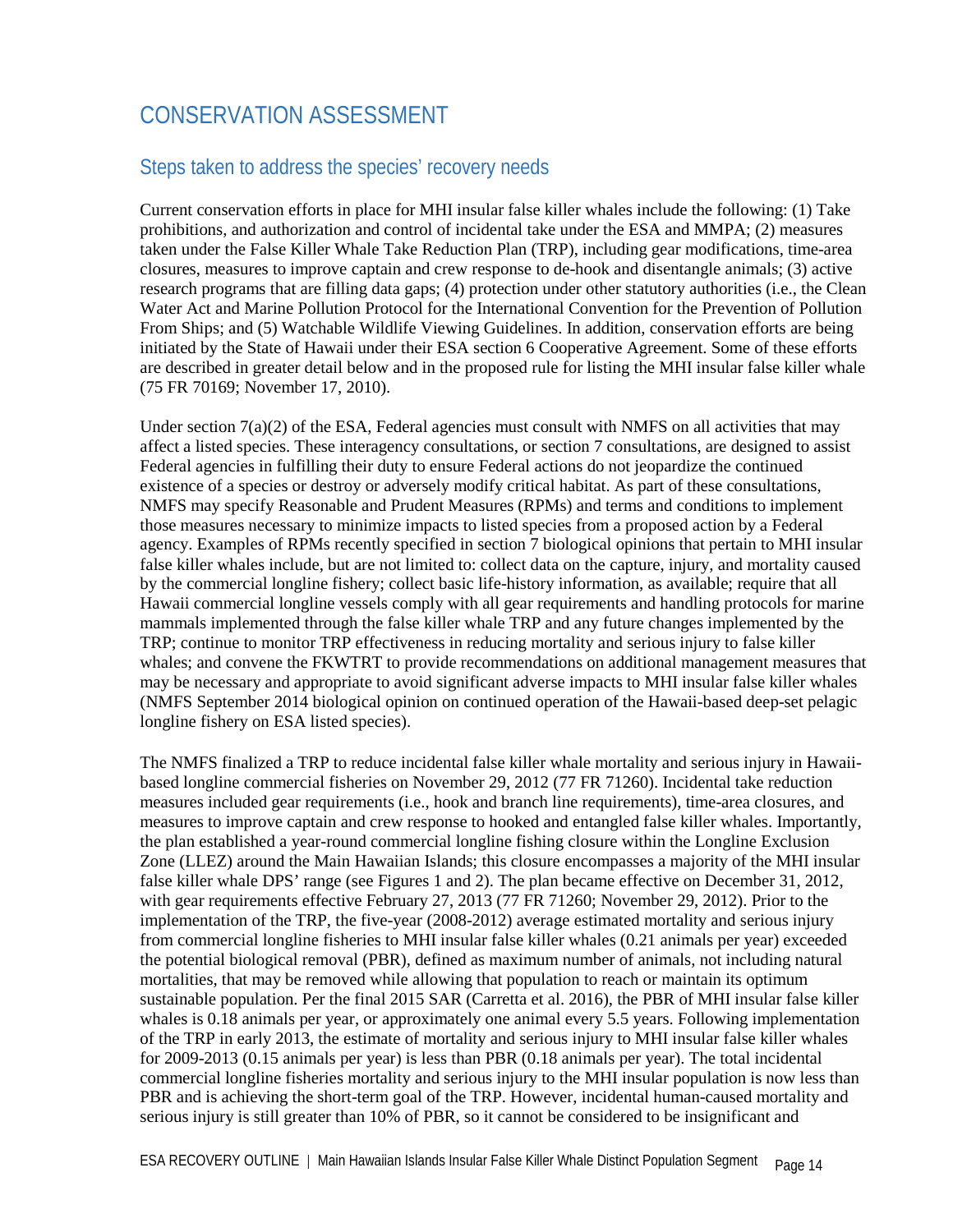approaching zero, which is the long-term goal of the TRP. This reduction in incidental mortality and serious injury to insulars from commercial longline fisheries may be partially attributable to the expanded year-round LLEZ around the MHI (see Figures 1 and 2), providing significant protection for insulars from commercial longline fishing. Prior to that time, a seasonal contraction of the LLEZ potentially exposed a significant portion of the offshore range of the MHI insular population to commercial longline fishing. The reduction in incidental mortality and serious injury to the MHI insular population from commercial longline fisheries may also be attributable to the TRP measures of gear modifications and improved responses by the captain and the crew to de-hook or disentangle animals. However, the TRP only addresses threats from commercial longline fisheries (e.g., deep-set and shallow-set longline fisheries) and does not address threats from commercial and recreational non-longline fisheries (e.g., troll, handline, shortline, and kaka line fisheries). Additionally, a portion, albeit small, of the insulars' range is still exposed to commercial longline fishing.

Through implementation of the TRP, the threat of incidental interactions of hooking or entanglement with commercial longline fisheries appears reduced at this time (though not eliminated since some commercial longline fishing still occurs in a small portion of the insulars' range – see Figures 1 and 2). Additional monitoring of commercial longline bycatch rates for the DPS will be required before assessing whether the expansion of the LLEZ and other incidental take-reduction measures have officially reduced commercial longline fisheries takes below PBR. Moreover, further recovery actions may be necessary to reduce incidental mortality and serious injury of the MHI insular DPS to below 10% of PBR where it can be considered insignificant and approaching zero, as per the TRP and mandated under the MMPA.

Lastly, we anticipate future conservation efforts through the State of Hawaii's section 6 Cooperative Agreement. Objectives of the grant include: fill in data gaps in the spatial use patterns of MHI insulars including both temporal (seasonal and inter-annual) and group-specific spatial use patterns; assess fisheries-related injuries to determine the percent of false killer whales that are likely interacting with fisheries; obtain photo-identification data to contribute to mark-recapture abundance estimates; obtain biopsy samples for examination of reproductive and stress hormone levels as well as trends in persistent organic pollutants; assess the spatial and temporal overlap between insular false killer whales and state fisheries effort; identify and evaluate threats by conducting stranding investigations that include screening for infectious diseases and examination of anthropogenic impacts; and target outreach and awareness to specific fishers, boaters, and tour operators to effectively mitigate or reduce interactions with false killer whales (State of Hawaii DLNR 2016). Efforts are underway to advance these objectives and progress will be discussed in the Species Status Assessment (see Recovery Plan Preparation for more detail).

# <span id="page-14-0"></span>SUMMARY STATEMENT OF RECOVERY NEEDS

Many potentially moderate to significant threats to this DPS exist, even with the protections afforded by the listing designation. The foremost threats are incidental take (i.e., incidental interactions with commercial and recreational non-longline fisheries such as troll, handline, shortline, and kaka line fisheries) and small population size (i.e., reduced genetic diversity, inbreeding depression, and other Allee effects). Other more moderate threats, and even low threats, identified in the status review and the final listing rule need to be addressed as well.

# <span id="page-14-1"></span>**III. PRELIMINARY RECOVERY STRATEGY**

The preliminary recovery strategy describes initial decisions, where available, that have been made about how to recover MHI insular false killer whales. It includes (1) a priority number to rank its priority for recovery plan development and implementation; (2) a recovery vision statement, to clearly define the overall goal of recovery; (3) preliminary recovery criteria; (4) a preliminary action plan that briefly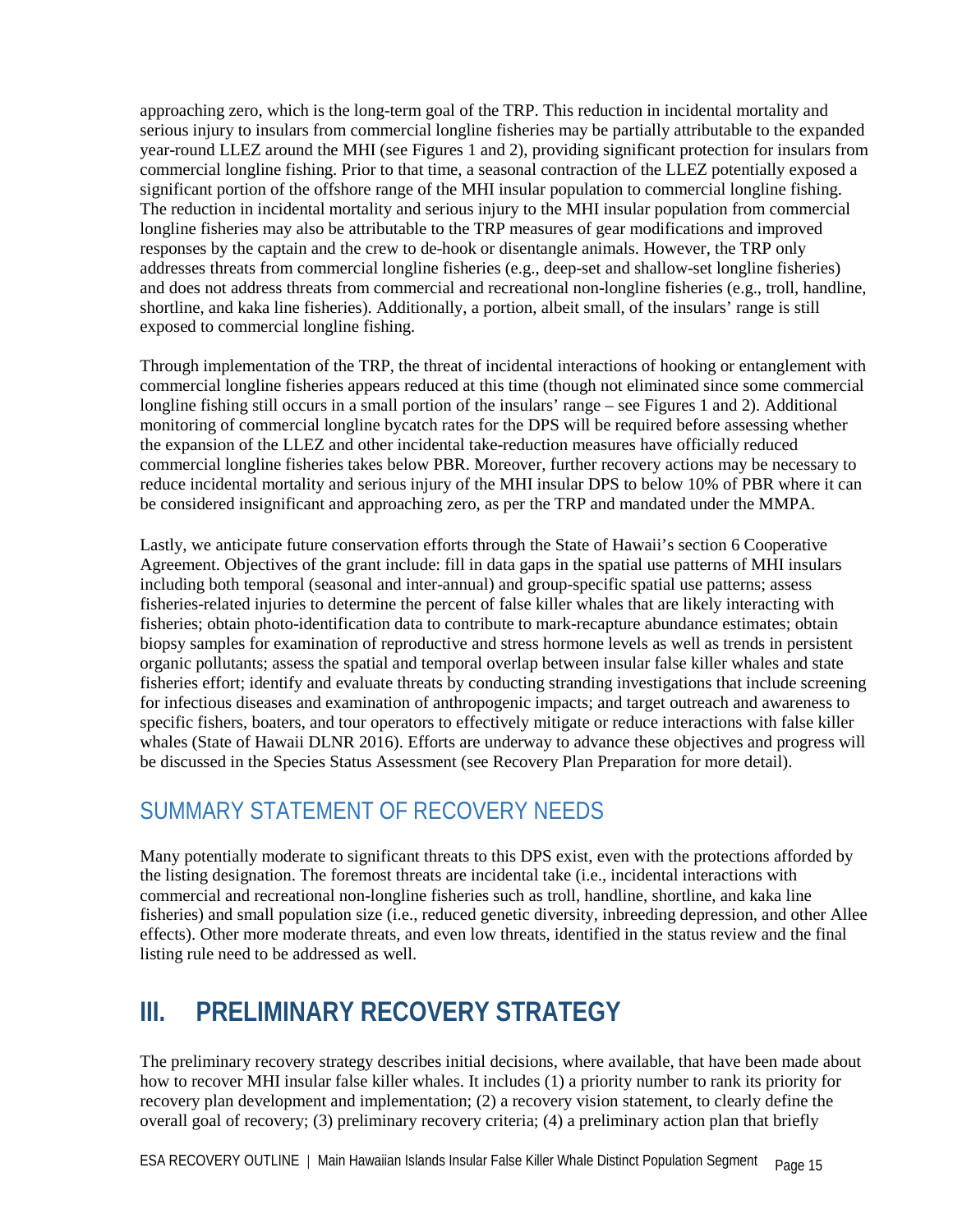describes both short- and long-term actions and needs; and (5) estimates of time and costs to recover the DPS. The preliminary recovery strategy also outlines potential coordination efforts within and among divisions in NMFS, and with other entities involved in MHI insular false killer whale management and recovery. This is a starting point from which the full recovery strategy for MHI insular false killer whales will be developed.

## <span id="page-15-0"></span>Recovery Priority Number with Rationale

On a scale of 1-12 (with 1 the highest priority and 12 the lowest priority), the recovery priority number assigned to MHI insular false killer whales is 3. This recovery number indicates that the MHI insular false killer whale has a high magnitude of threat, a moderate recovery potential, and is in conflict with economic activities. The most significant threats to the species relate to its extremely small population size and incidental take in commercial and recreational non-longline fisheries. The species is in conflict with economic activities, namely fishing.

# <span id="page-15-1"></span>Recovery Vision Statement

The goal for the recovery plan is to conserve and protect the MHI insular false killer whale and its habitat so that its long-term survival is secured and it can be considered for removal from the ESA list of threatened and endangered species (i.e., delisted).

The following statement is what a recovered DPS of MHI insular false killer whales should look like in the future:

Healthy, self-sustained, biologically viable population of MHI insular false killer whales exist throughout their historic range, and are sufficiently abundant, genetically diverse, and productive to provide ecological and public benefits.

## <span id="page-15-2"></span>Preliminary Recovery Criteria

The ESA specifies that a recovery plan include objective, measurable criteria which, when met, would result in the species being removed from the list. While we have not yet developed these criteria, valuable information to aid this development was provided in public comments on the NOI (78 FR 60850; October 2, 2013). We will build on this information during a threats-based workshop that we will hold October 25-28, 2016 (discussed in the Recovery Plan Preparation section) and include objective, measurable criteria in the recovery plan.

## <span id="page-15-3"></span>Preliminary Action Plan

The following preliminary site-specific management and research actions will help NMFS and recoveryplanning partners improve the potential for MHI insular false killer whale recovery. These include, but are not limited to, the following: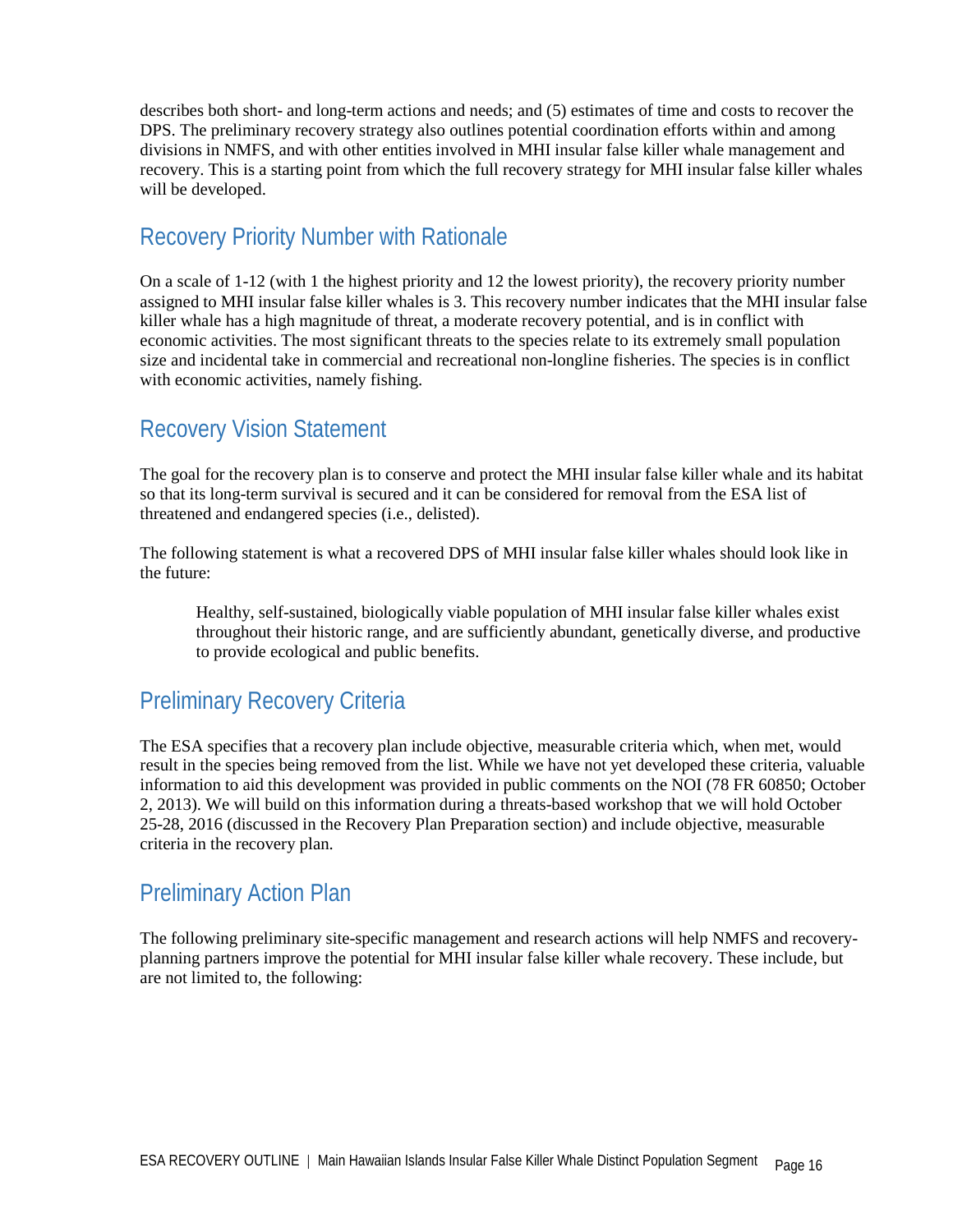### <span id="page-16-0"></span>Short-term actions/needs

- Continue to collect data on the capture, injury, and mortality caused by the commercial deep-set and shallow-set longline fishery via fishery observers, and collect basic life-history information, as available. Analyze data in a prompt manner.
- Continue implementation and adaptive management of the TRP for the Hawaii-based commercial longline fisheries. This includes monitoring commercial bycatch rates for insulars to assess whether the expansion of the LLEZ and other take-reduction measures (i.e., gear modifications, measures to improve captain and crew response to hooked and entangled false killer whales) have officially reduced incidental commercial longline fishery takes below PBR.
- Work with the State of Hawaii DLNR to conduct research and monitoring of nearshore fisheries interactions with MHI insular false killer whales. This includes identification of fishing method, gear configurations, and other factors that might inform an understanding of the risk of nearshore fisheries to false killer whales in order to develop mitigation measures.
- Hold a workshop to identify what threats have decreased in size and geographic scope, what threats have increased, and how we can abate and/or ameliorate these threats. In addition, identify what health and habitat effects may be a result of climate change and what recovery actions can address these threats.
- Continue requirement of RPMs under section 7(b)(4) under the ESA to minimize impacts of proposed actions with a Federal nexus that may take insular false killer whales. This includes the requirement that all Hawaii commercial longline vessels comply with gear requirements and handling protocols for marine mammals implemented through the false killer whale TRP and any future changes implemented by the TRP; continued monitoring of TRP effectiveness in reducing mortality and serious injury to false killer whales; and continued convening of the FKWTRT to provide recommendations on additional management measures that may be necessary and appropriate to avoid significant adverse impacts to MHI insular false killer whales.
- Continue necropsies of deceased insular false killer whales to better understand cause of death. Analyze results in a prompt manner.
- Publish proposed and final rules to designate critical habitat for MHI insular false killer whales.
- Continue to foster collaborative partnerships with other entities whose decisions affect this species (i.e., United States (U.S.) Navy, U.S. Coast Guard, Western Pacific Regional Fishery Management Council, and State of Hawaii DLNR).
- Continue providing outreach to Federal action agencies regarding their obligations under ESA section  $4(a)(1)$  to implement actions that conserve and recover MHI insular false killer whales.

### <span id="page-16-1"></span>Longer-term actions/needs

- Continue adaptive management to reduce incidental mortality and serious injuries from commercial longline fisheries to <10% of PBR.
- Conduct research to better understand the extent and severity of interactions with commercial and/or recreational non-longline fisheries.
- Determine how to estimate incidental human-caused mortality or serious injury from nearshore commercial and recreational fisheries in Hawaii despite these fisheries not observed or monitored for protected species bycatch.
- Obtain more accurate estimates of abundance, minimum population size, effective population size, and current abundance trends.
- Monitor habitat use, current distribution, and movements, including depth distribution, of the insular population and each of the three social clusters.
- Research life history parameters such as breeding intervals, age at first maturity, age of reproductive senescence, etc.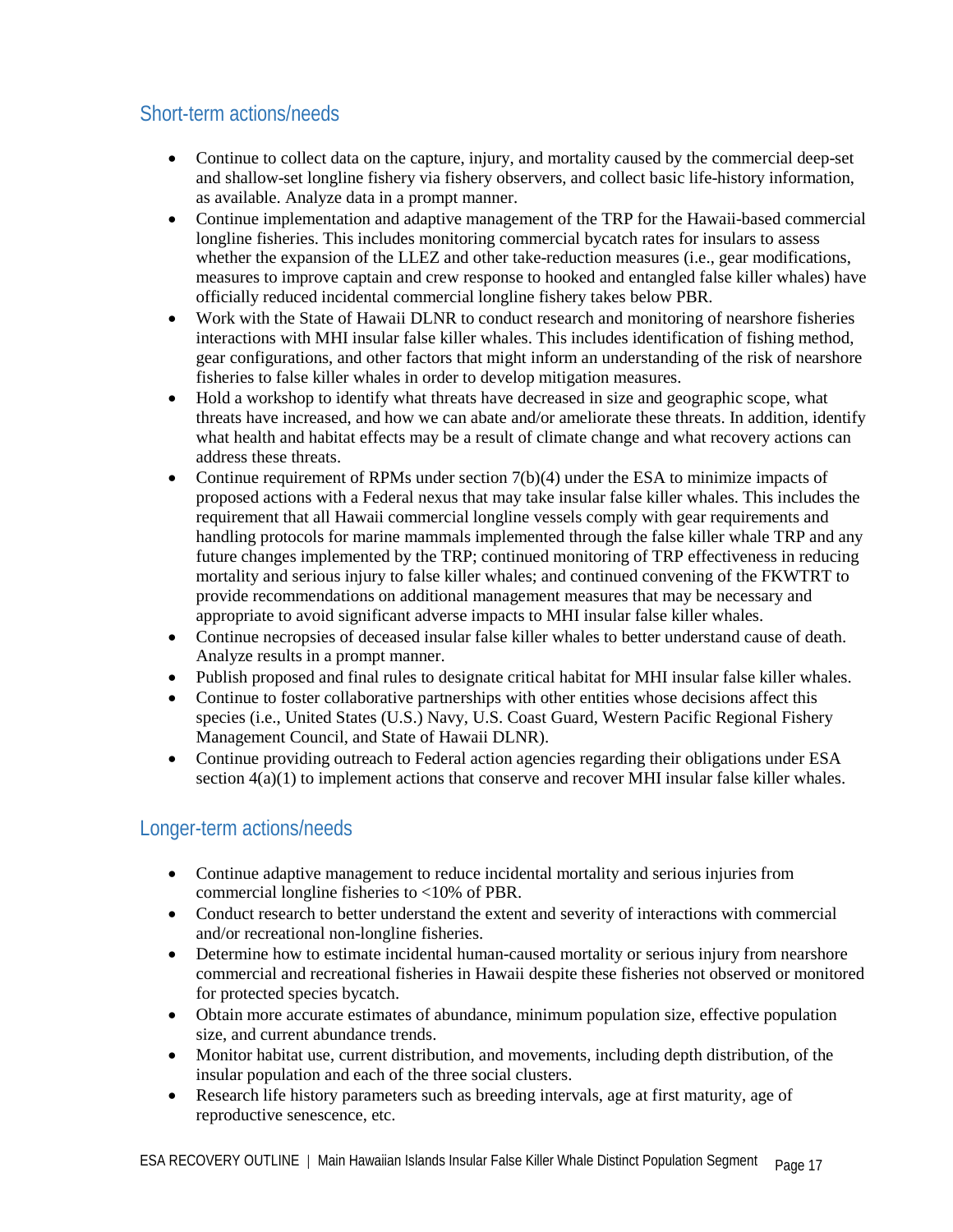- Continue satellite tagging and analysis to better understand the social structure of the insular population and each of the three social clusters.
- Obtain and analyze biopsy samples to better understand genetic diversity of insulars, including to what extent breeding occurs within and among social clusters.
- Determine direct and indirect health effects to MHI insular false killer whales from the high concentrations of environmental contaminants.

## <span id="page-17-0"></span>Estimates of Time and Costs

The ESA specifies that recovery plans include estimates of the time and costs required to achieve the plan's goal of delisting the species and the intermediate steps towards that goal. While we have not yet developed estimates of the time and costs of recovering the MHI insular false killer whale, they will be considered during our threats-based workshop held October 25-28, 2016 (discussed in the Recovery Plan Preparation section) and included in the recovery plan.

# <span id="page-17-1"></span>**IV. PRE-PLANNING DECISIONS**

## <span id="page-17-2"></span>**Product**

NMFS will develop a recovery plan for the MHI insular false killer whale DPS in the form of a Species Status Assessment (SSA), a Recovery Plan (RP), and a Recovery Implementation Strategy (RIS) (see below).

## <span id="page-17-3"></span>Scope of Recovery Plan

The recovery plan will be a single-species plan. The plan will include site-specific measures that will lead to recovery of the DPS, measurable criteria that will enable NMFS to evaluate progress toward recovery and delisting, and estimates of time and costs of recovery.

## <span id="page-17-4"></span>Recovery Plan Preparation

The NMFS PIRO Protected Resources Division will initiate the preparation of a draft recovery plan for MHI insular false killer whales. We will use the most recent [NMFS Interim Recovery Planning Guidance](http://www.nmfs.noaa.gov/pr/pdfs/recovery/guidance.pdf) from June 2010. In addition, for this specific recovery plan we intend to use a new approach that has recently been developed by the U.S. Fish and Wildlife Service. The intent of this strategy, briefly described below, is to make recovery planning more efficient and effective and to create a more dynamic and flexible plan, presented in independent parts so it can more easily be updated. These parts are the Species Status Assessment, Recovery Plan and, if necessary, a Recovery Implementation Strategy.

#### <span id="page-17-5"></span>Species Status Assessment (SSA)

Using the 2010 status review (Oleson et al. 2010) for the MHI insular false killer whale as a foundation, we will develop an up-to-date SSA in the summer of 2016. An SSA is a stand-alone document that summarizes the status of the species and can be updated as necessary with new information and used for various purposes, including 5-year reviews, critical habitat designations (if it hasn't already been designated), and the background for ESA recovery plans, section 7 analyses and section 10 conservation plans. Traditionally this information was included in the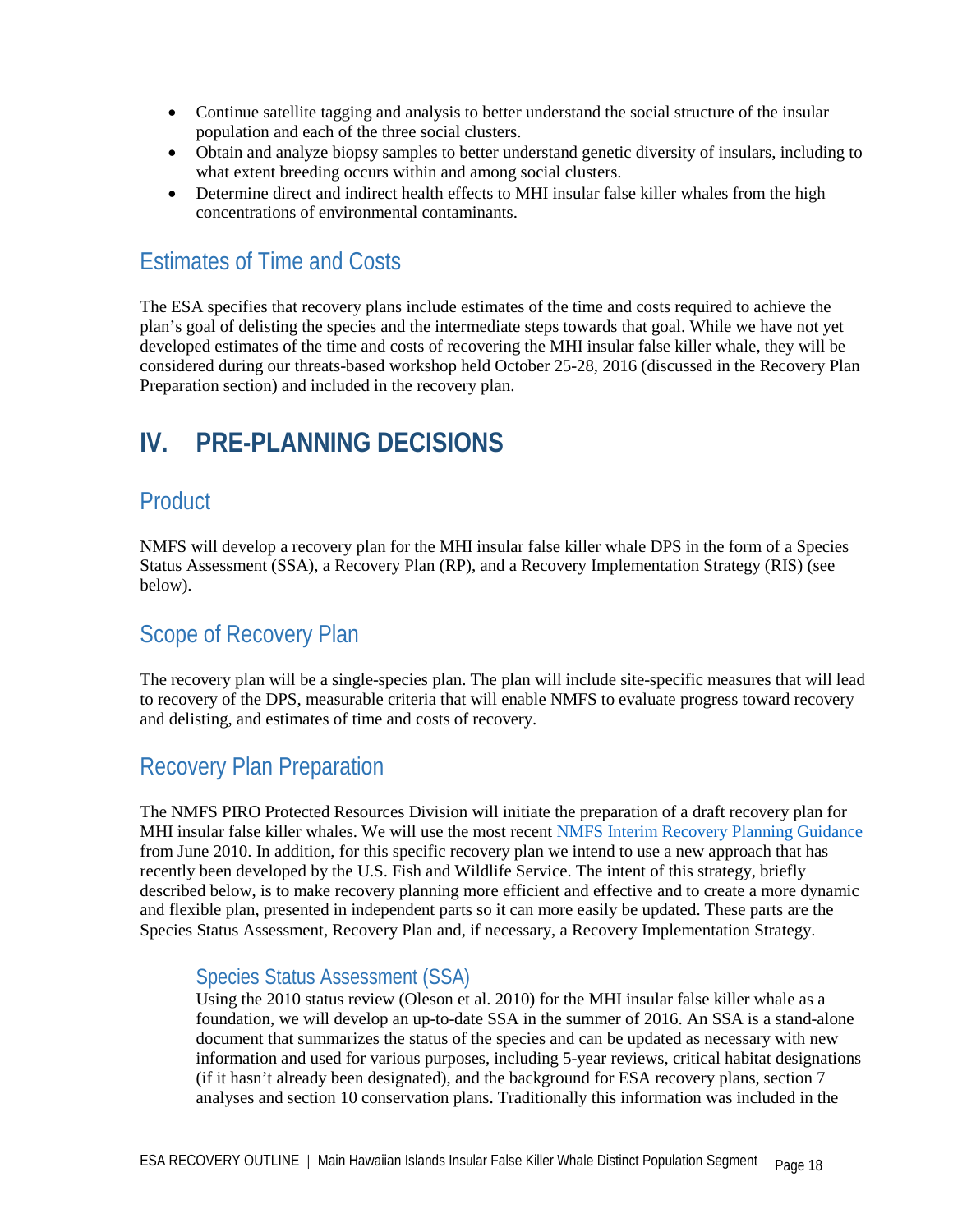background of a recovery plan and became outdated quickly. As a stand-alone living document, information can be kept more relevant.

#### <span id="page-18-0"></span>Recovery Plan (RP)

In the fall of 2016, we will begin development of a Recovery Plan. The three statutory elements required in a recovery plan will be contained in this second stand-alone document: (1) objective, measurable recovery criteria; (2) a description of site-specific management actions necessary to conserve the species; and (3) estimates of the time and costs required to achieve the plan's goals. In addition, a brief introduction to the plan will provide the vision (what the recovered species looks like) and strategy (the rationale for, and how we plan to get to a recovered state). This will provide the trail of logic for recovery and reference the SSA.

As a start to developing the RP, NMFS will convene a workshop on October 25-28, 2016, with several targeted, threats-specific working groups to update the threats analysis from the final listing rule and status review, and identify potential research and recovery actions to address the threats. These working groups will consist of experts from Federal and state agencies, scientific experts, conservation partners and non-governmental organizations (NGOs), and commercial and recreational fishermen. We are looking for information and facts; we will not be asking for a consensus recommendation on how to recover the insular DPS. This workshop will be publicly noticed and open to the public. A draft RP document will go out for public review and comment before being finalized and posted on the web.

#### <span id="page-18-1"></span>Recovery Implementation Strategy (RIS)

If necessary, the detailed activities for implementing the recovery actions in the RP may be outlined in a third, "living" document – the RIS. This document may focus on the near-term, strategic implementation of the RP and will likely reflect what comes out of our collaboration from the threats workshop. The RIS generally includes items such as the potentially multiple activities that contribute to each recovery plan action, priorities for implementation, timing, and partner affiliations. Keeping the more detailed implementation activities in a separate document that does not need formal public review and comment (unless there is a change in recovery strategy or direction) will afford the opportunity for more frequent updating and allow for adjustment according to new information and changing circumstances. However, it is not yet clear in the case of this DPS, where the key stakeholders will have already been intimately involved in the RP, if a separate RIS will be necessary; the detailed activities for implementing the recovery actions may simply be a part of the RP. If a separate RIS is developed, it will be posted on the web.

### <span id="page-18-2"></span>Administrative Record

All information sources and the administrative record will be housed at the NMFS PIRO located at the Inouye Regional Center on Ford Island in Honolulu, Hawaii.

## <span id="page-18-3"></span>Schedule and Responsibility for Recovery Plan

Primary authorship of this three-tiered recovery plan for the MHI insular false killer whale will be the responsibility of NMFS PIRO staff.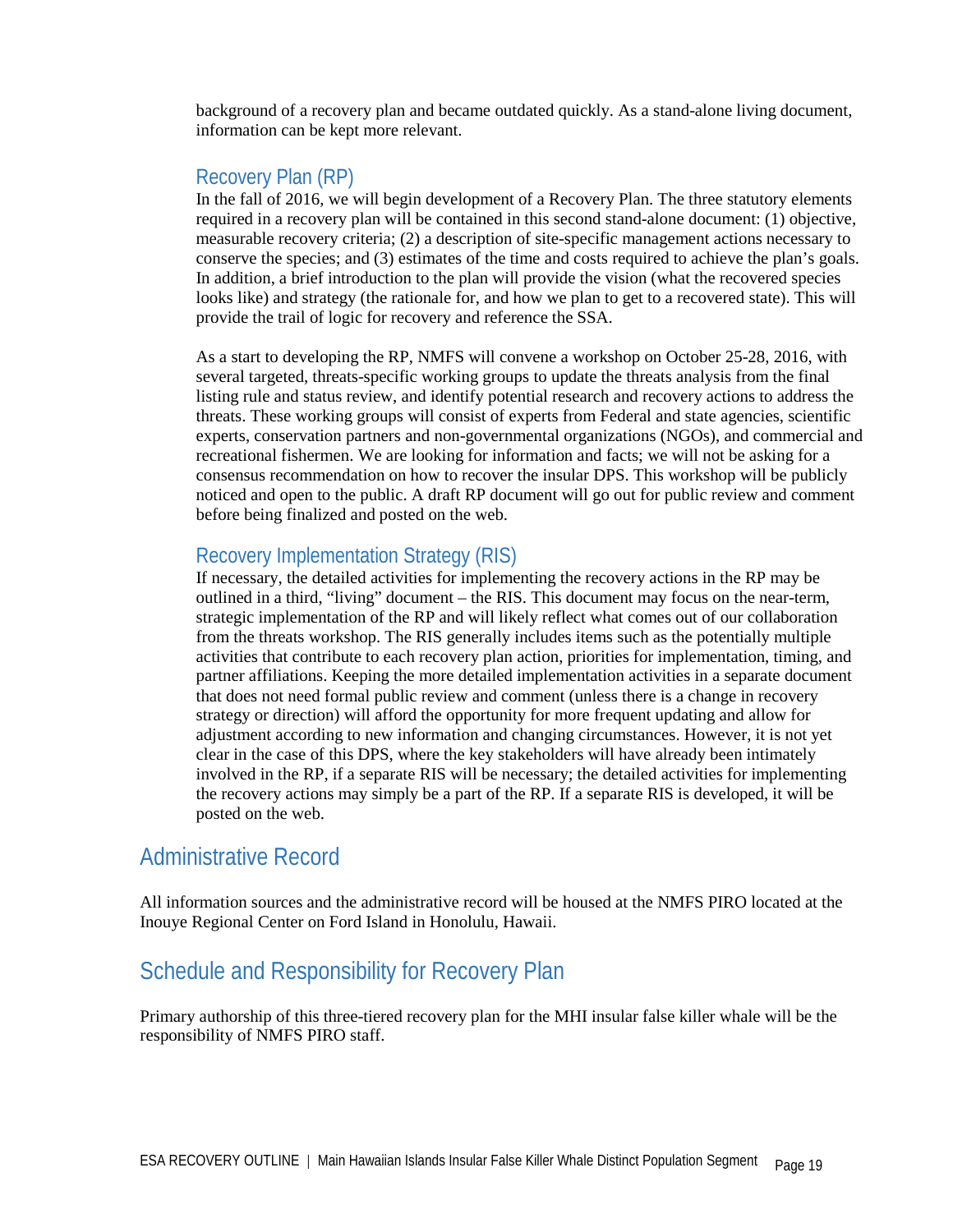Tentative schedule:

#### **2016**

Finalize recovery outline; post to PIRO web page Draft SSA Initiate development of RP/RIS Hold threats workshop

#### **2017**

Continue development of RP/RIS with input of key stakeholders Issue draft SSA and RP/RIS for peer review Issue draft RP/RIS for public review; post to PIRO web page

#### **2018 and thereafter**

Finalize RP/RIS; post to PIRO web page Update SSA as new information becomes available, where necessary Update RIS, where necessary

## <span id="page-19-0"></span>Stakeholder Involvement

While NMFS is ultimately responsible for developing and implementing this recovery plan, the plan will have a greater likelihood of success if it is developed in partnership with stakeholders, including others who have the responsibility and authority to implement specific recovery actions. As such, we intend to involve stakeholders in the recovery planning and implementation efforts for the MHI insular false killer whale. Most specifically, and as previously mentioned, key stakeholders will be invited to participate in threats-specific working groups to update the threats analysis from the listing rule, and identify potential actions to address the threats. Identified key stakeholders include, but are not limited to, the following:

- Federal and state agencies (NMFS PIRO, NMFS Science Centers, State of Hawaii DLNR);
- Scientific experts (NMFS PIRO, NMFS Science Centers, State of Hawaii DLNR, Hawaii Pacific University, Cascadia Research Collective);
- Conservation partners and NGOs (Natural Resources Defense Council, Center for Biological Diversity); and
- Commercial and recreational fishermen.

In addition, the threats-specific workshop will be publicly noticed and interested members of the public are encouraged to attend. The public will also be asked to review and comment on the RP during the public comment period.

NMFS will also initiate outreach efforts, where possible, to ensure high levels of communication and interaction with the public, stakeholders, and agencies throughout the development, finalization, and implementation of the recovery plan. NMFS will focus on linking and coordinating other ESA programs to the MHI insular false killer whale recovery planning, and develop stronger, more collaborative partnerships with other entities whose decisions affect this species. This will include providing outreach to Federal action agencies regarding their obligations under ESA section  $7(a)(1)$  to implement actions that conserve and recover MHI insular false killer whales.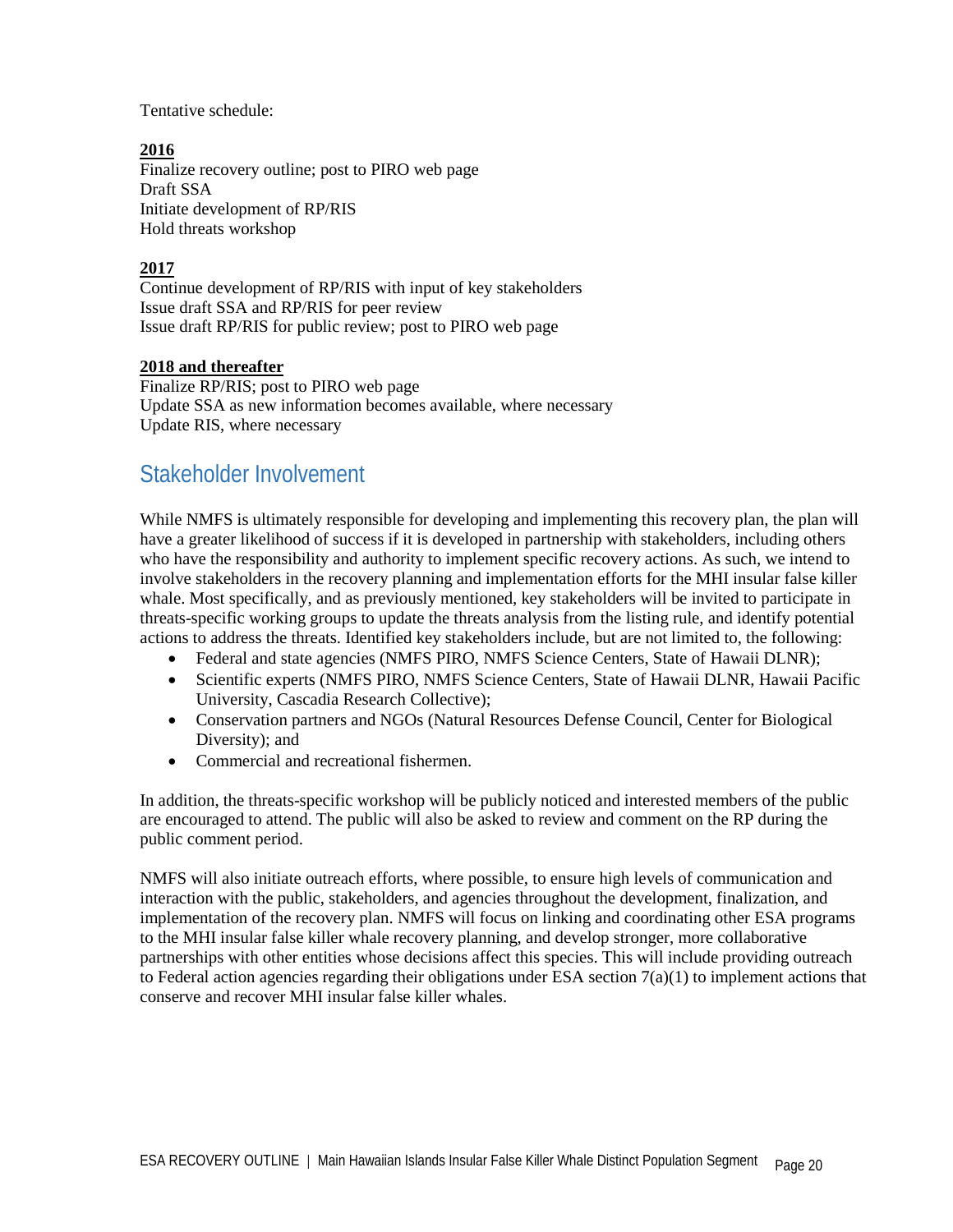# <span id="page-20-0"></span>**V. LITERATURE CITED**

- Baird, R.W. 2009. A review of false killer whales in Hawaiian waters: biology, status, and risk factors. Report prepared for the U.S. Marine Mammal Commission under Order No. E40475499, December 23, 2009. 40p.
- Baird, R.W., and A.M. Gorgone. 2005. False killer whale dorsal fin disfigurements as a possible indicator of long-line fishery interactions in Hawaiian waters. Pacific Science 59:593-601.
- Baird, R.W., A.M. Gorgone, D.J. McSweeney, D.L. Webster, D.R. Salden, M.H. Deakos, A.D. Ligon, G.S. Schorr, J. Barlow and S.D. Mahaffy. 2008. False killer whales (*Pseudorca crassidens*) around the main Hawaiian Islands: long-term site fidelity, inter-island movements, and association patterns. Marine Mammal Science 24:591-612
- Baird, R.W, G.S. Schorr, D.L. Webster, D.J. McSweeney, M.B. Hanson, and R.D. Andrews. 2010. Movements and habitat use of satellite-tagged false killer whales around the main Hawaiian Islands. Endangered Species Research 10:107-121.
- Baird, R.W., M.B. Hanson, G.S. Schorr, D.L. Webster, D.J. McSweeney, A.M. Gorgone, S.D. Mahaffy, D. Holzer, E.M. Oleson and R.D. Andrews. 2012. Assessment of range and primary habitats of Hawaiian insular false killer whales: informing determination of critical habitat. Endangered Species Research 18:47-61
- Baird, R.W., E.M. Oleson, J. Barlow, A.D. Ligon, A.M. Gorgone, and S.D. Mahaffy. 2013. Evidence of an island-associated population of false killer whales (*Pseudorca crassidens*) in the Northwestern Hawaiian Islands. Pacific Sciences 67: 513-521.
- Baird, R.W., S.D. Mahaffy, A.M. Gorgone, T.Cullins, D.J. McSweeney, E.M. Oleson, A.L. Bradford, J.Barlow and D.L. Webster. 2014. False killer whales and fisheries interactions in Hawaiian waters: evidence for sex bias and variation among populations and social groups. Marine Mammal Science doi: 10.1111/mms.12177.
- Baird, R.W., S.D. Mahaffy, and A.G. Gorgonne. 2015. Minimum population size of main Hawaiian Islands insular false killer whales based on photo-identification. Presented to the Pacific Scientific Review Group, 10-12 March, 2015, Seattle, WA. PSRG-2015-08, 3p.
- Beach, K.A., R.W. Baird, S.D. Mahaffy, D.L. Webster, and D.J. McSweeney. Unpublished. Mouthline injuries as an indicator of fisheries interactions for false killer whales and pygmy killer whales in Hawaii. Presentation to the Society of Marine Mammalogy conference in December 2015 in San Francisco, CA.
- Boggs, C.H., D. Gonzales, and R.M. Kokubun. 2015. Marine mammals reported under catch lost to predators on fishermen's commercial catch reports to the State of Hawaii, 2003-2014. PIFSC Data Report DR-15-006, 14 p. doi:10.7289/V5PR7SZM
- Bradford, A.L., K.A. Forney, E.M. Oleson, and J. Barlow. 2014. Accounting for subgroup structure in line-transect abundance estimates of false killer whales (*Pseudorca crassidens*) in Hawaiian waters. PLoS ONE 9(2): e90464. doi:10.1371/journal.pone.0090464.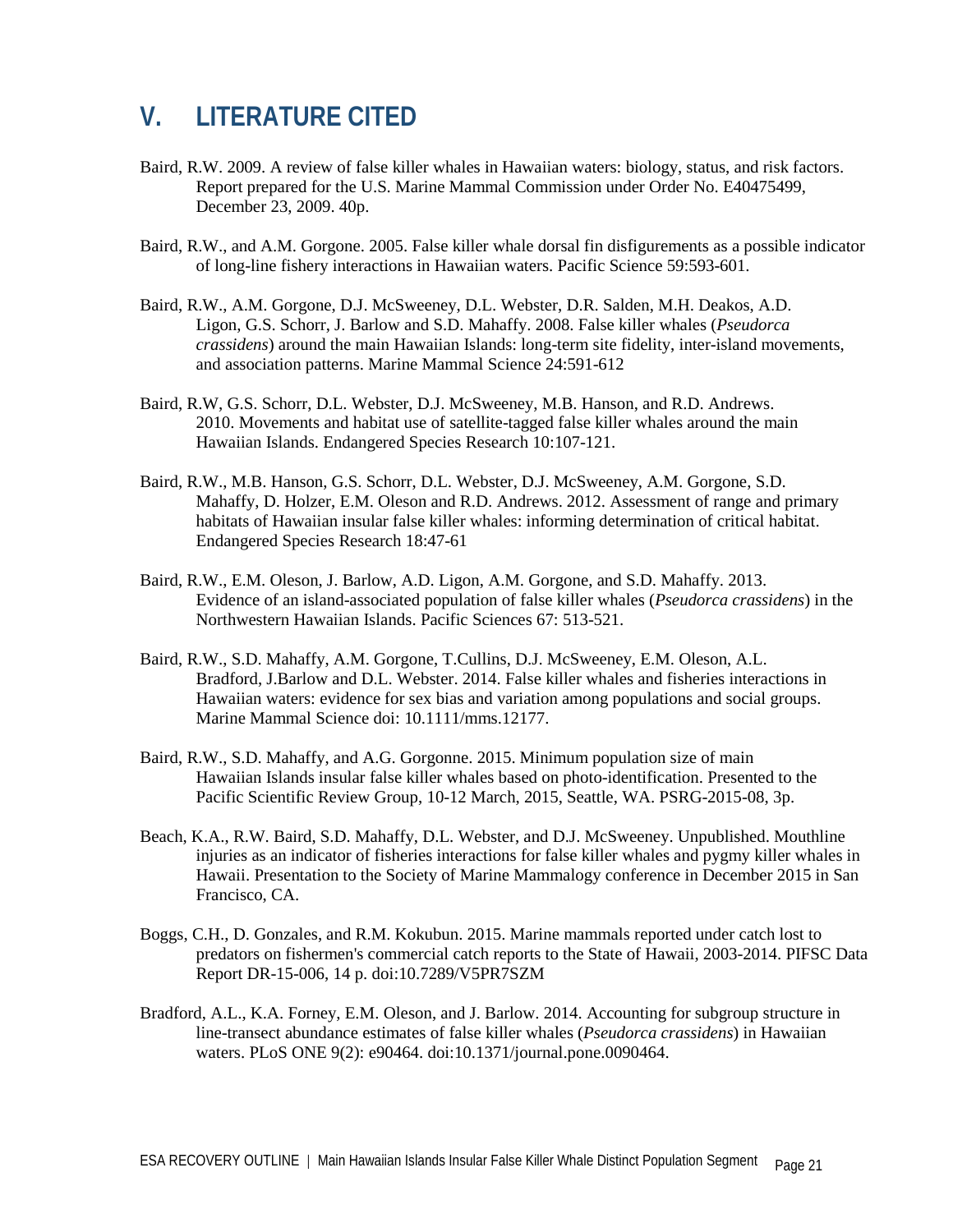- Bradford, A.L., E.M. Oleson, R.W. Baird, C.H. Boggs, K.A. Forney, N.C. Young. 2015. Revised stock boundaries for false killer whales (*Pseudorca crassidens*) in Hawaiian waters. U.S. Dept. of Commerce, NOAA Technical Memorandum, NOAA-TM-NMFS-PIFSC-47, 29 p. doi:10.7289/V5DF6P6J.
- Carretta, J.V., E.M. Oleson, J. Baker, D.W. Weller, A.R. Lang, K.A. Forney, M.M. Muto, B. Hanson, A.J. Orr, H. Huber, M.S. Lowry, J. Barlow, J.E. Moore, D. Lynch, L. Carswell, and R.L. Brownell Jr. 2016. U.S. Pacific marine mammal stock assessments: 2015. NOAA Technical Memorandum NOAA-TM-NMFS-SWFSC-561. 419 p.
- Chivers, S.J., R.W. Baird, D.J. McSweeney, D.L. Webster, N.M. Hedrick, and J.C. Salinas. 2007. Genetic variation and evidence for population structure in eastern North Pacific false killer whales (*Pseudorca crassidens*). Canadian Journal of Zoology 85: 783-794.
- Chivers, S.J., R. W. Baird, K. M. Martien, B. Taylor, L., E. Archer, A. M. Gorgone, B. L. Hancock, N. Hedrick, M., D. K. Mattila, D. J. McSweeney, E. M. Oleson, C. L. Palmer, V. Pease, K. M. Robertson, J. Robbins, J. C. Salinas, G. S. Schorr, M. Schultz, J. L. Theileking and D. L. Webster. 2010. Evidence of genetic differentiation for Hawai'i insular false killer whales (*Pseudorca crassidens*). 44p. NOAA Technical Memorandum, NOAA-TM-NMFS-SWFSC-458.
- FKWTRT. 2010. Draft False Killer Whale Take Reduction Plan. Submitted on behalf of the FKWTRT to the NMFS Pacific Islands Regional Office, Protected Resources Division. 199 p.
- Foltz, K.M., R.W. Baird, G.M. Ylitalo, and B.A. Jensen. 2014. Cytochrome P4501A1 expression in blubber biopsies of endangered false killer whales (*Pseudorca crassidens*) and nine other odontocete species from Hawaii. Ecotoxicology. doi: 10.1007/s10646-014-1300-0
- Jouppi, D. 2015. You Tube: [Jet-ski fishing mahimahi \(dorado\) false killer whale attack.](https://www.youtube.com/watch?v=ugXqqt5n-V4) Video posted by Dusan Jouppi on August 27, 2015 and available on You Tube.
- Kasuya, T. 1986. False killer whales. Japanese Fisheries Agency. 178-187.
- Martien, K, R.W. Baird, B.L. Taylor, E.M. Oleson, S.J. Chivers. 2011. Population structure and mechanisms of gene flow within island-associated false killer whales (Pseudorca crassidens) around the Hawaiian Archipelago. PSRG-11-14, 19pp.
- Martien, K.K., S.J. Chivers, R.W. Baird, E. Archer, A.M. Gorgonne, B.L. Hancock, D. Matilla, D.J. McSweeney, E.M. Oleson, C.L. Palmer, V. Pease, K.M. Robertson, J. Robbins, G.S. Schorr, M. Schultz, D.L. Webster, B.L. Taylor. 2014. Genetic differentiation of Hawaiian false killer whale (*Pseudorca crassidens*) discordant patterns at nuclear and mitochondrial markers suggest complex evolutionary history. Journal of Heredity doi:10.1093/jhered/esu029.
- Nitta, E.T. and J.R. Henderson. 1993. A review of interactions between Hawaii's fisheries and protected species. Marine Fisheries Review 55(2): 83-92.
- NMFS. 2014. [Biological opinion on the continued operation of the Hawaii-based deep-set pelagic](http://www.fpir.noaa.gov/Library/PUBDOCs/biological_opinions/DSLL_Final_BiOp_9-19-2014.pdf)  [longline fishery.](http://www.fpir.noaa.gov/Library/PUBDOCs/biological_opinions/DSLL_Final_BiOp_9-19-2014.pdf) 216 pp.

Oleson, E.M., C.H. Boggs, K.A. Forney, M.B. Hanson, D.R. Kobayashi, B.L. Taylor, P.R. Wade, and